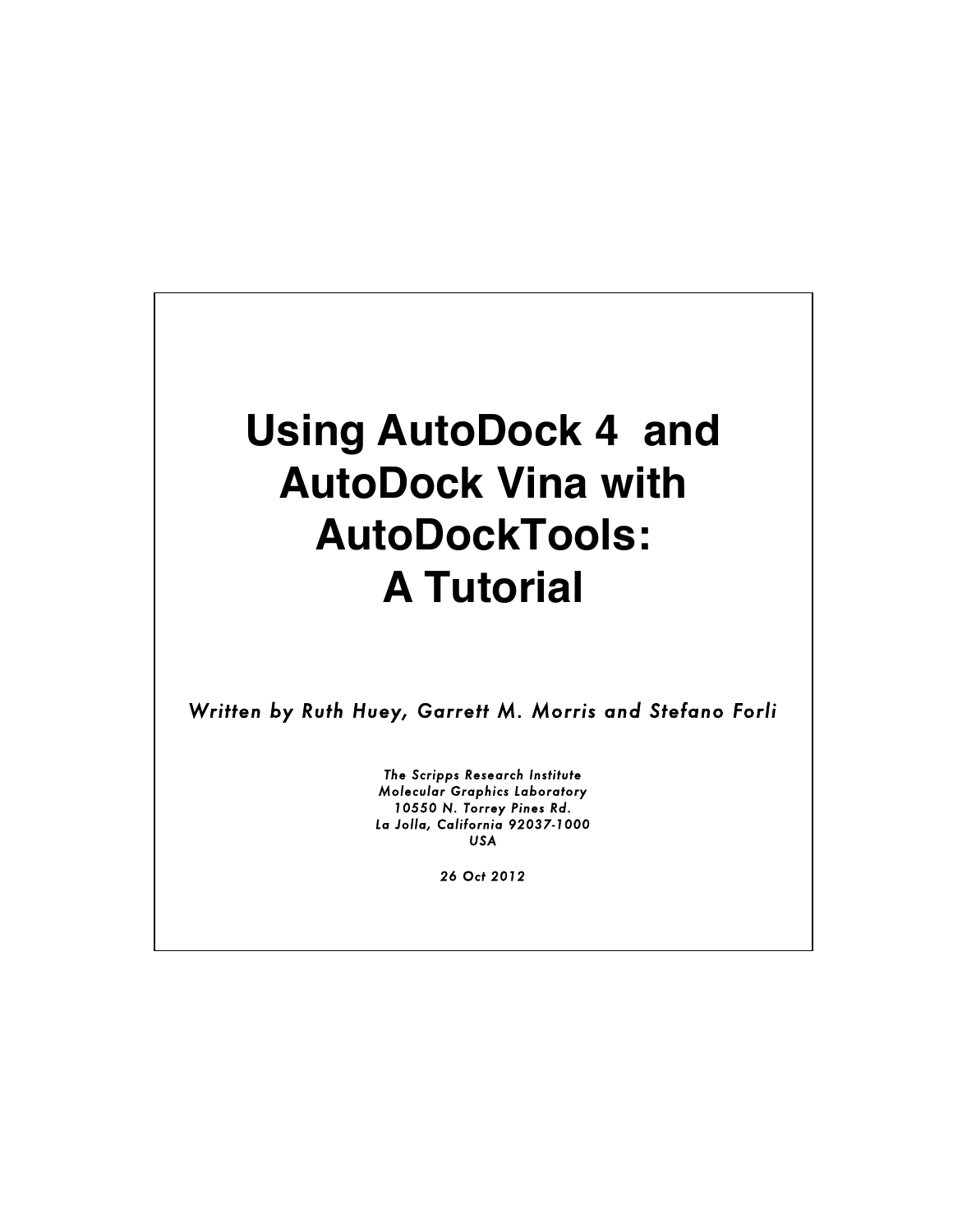# **Contents**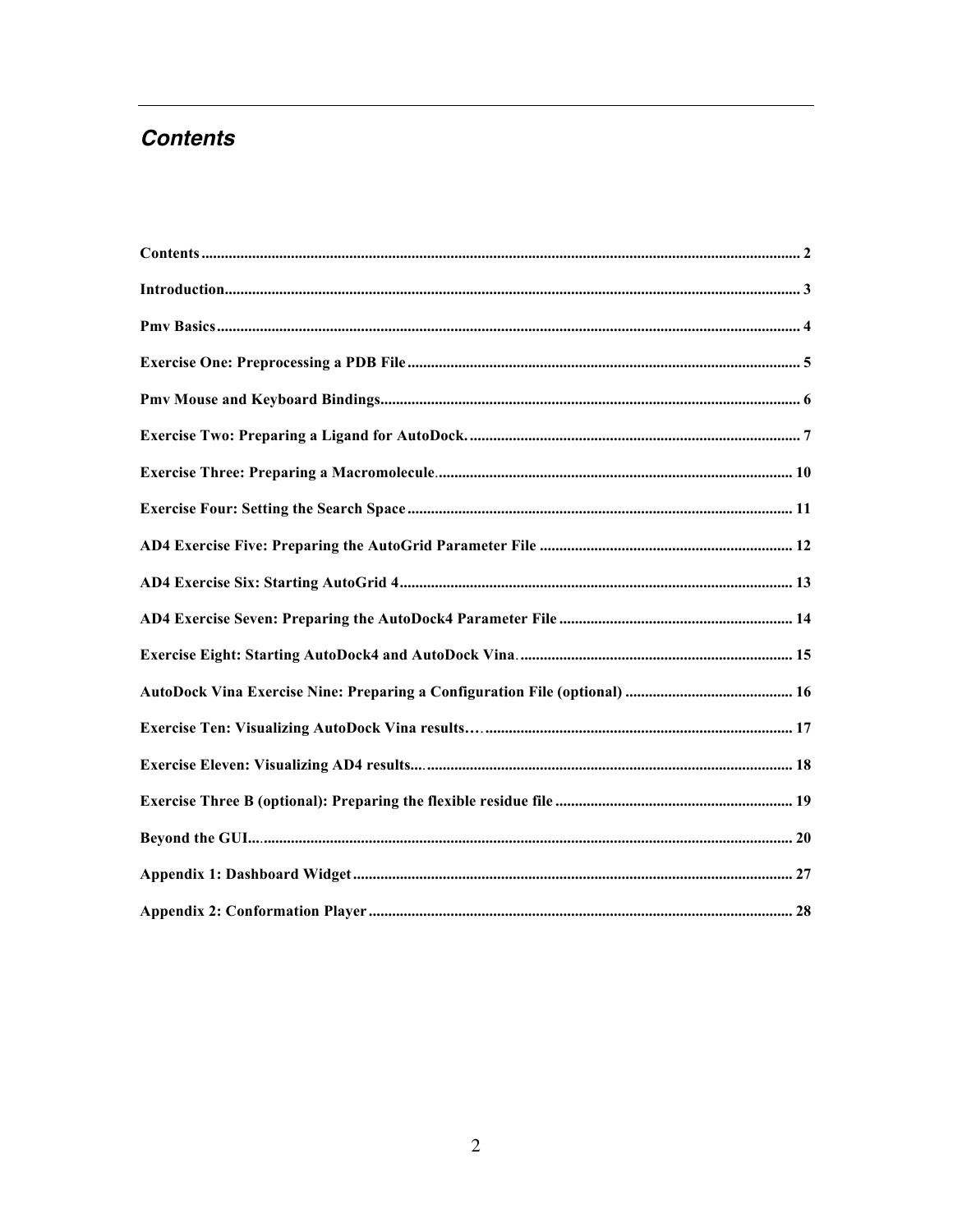# *Introduction*

This tutorial will introduce you to docking using the **AutoDock** suite of programs. We will use a Graphical User Interface called **AutoDockTools**, or **ADT**, that helps a user easily set up the two molecules for docking, launches the external number crunching jobs in AutoDock, and when the dockings are completed also lets the user interactively visualize the docking results in 3D. ADT is available here: mgltools.scripps.edu/downloads. AutoDock Vina (Vina) is available here: http://vina.scripps.edu. AutoDock4 (AD4) along with other helpful information is available here: http://autodock.scripps.edu.

# **Before We Start…**

And only if you are at The Scripps Research Institute… These commands are for people attending the tutorial given at Scripps. Start ADT if you find its icon in the Dashboard. Alternatively start it from the command line by opening a Terminal window and typing this at the UNIX, Mac OS X or Linux prompt:

**% cd Desktop**

```
% cd tutorial
```
### **% adt**

In either case, set the startup directory for today's tutorial:

- click File in the top left corner of AutoDockTools GUI
- click **Preferences** in the dropdown menu
- click **Set** in the menu which opens
- In the **General** tab of the Set User Preferences widget which opens look down to find Startup Directory
- Verify that the **Startup Directory** entry to "/Desktop/tutorial (or /home/user#/Desktop/tutorial)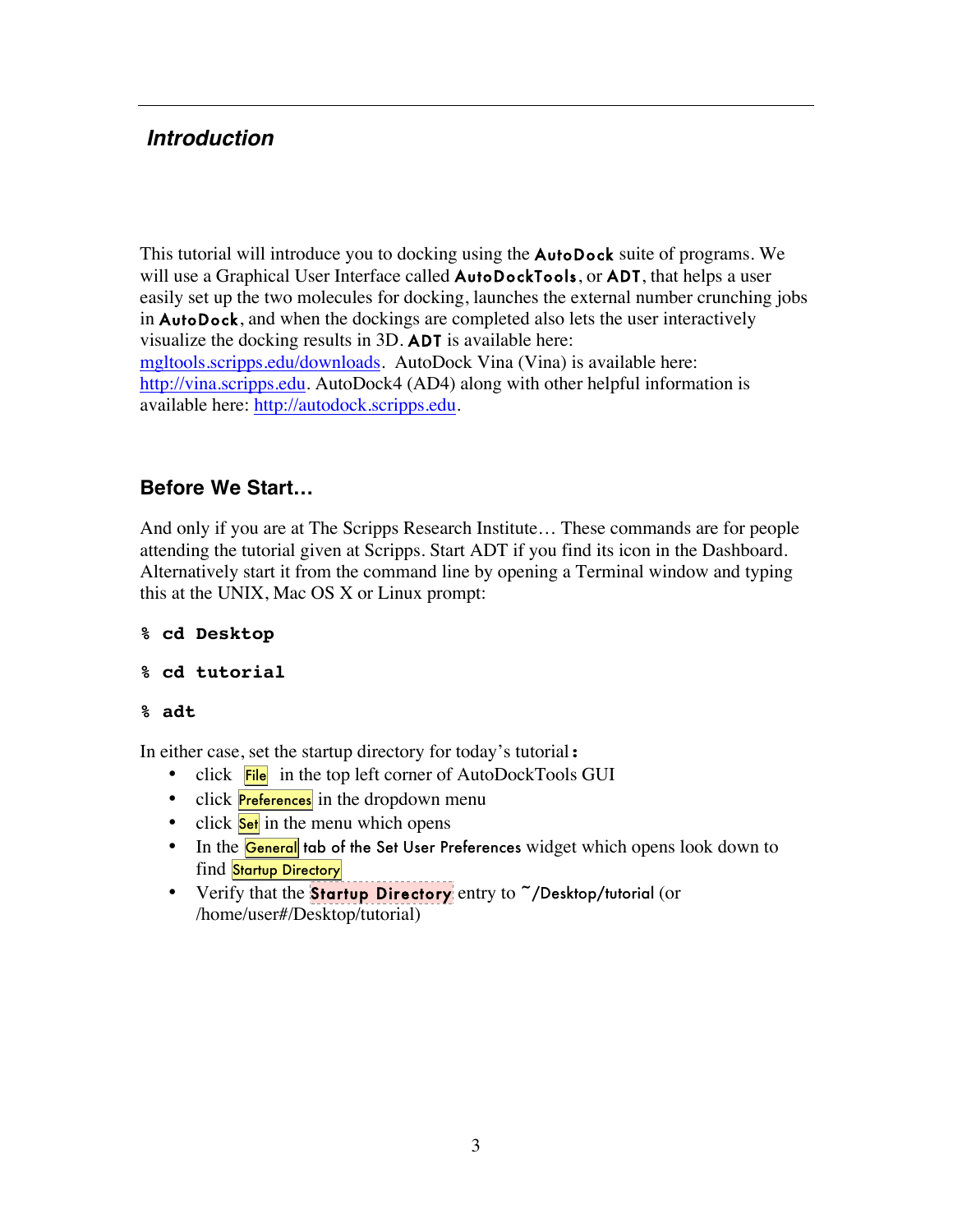# *Pmv Basics*

Starting AutoDockTools **adt**, either by clicking on the adt icon or by running the "adt" script from the command line, opens a GUI containing a docked camera and control panels. Place your cursor over the icons in the **Tool bar** to find out more …

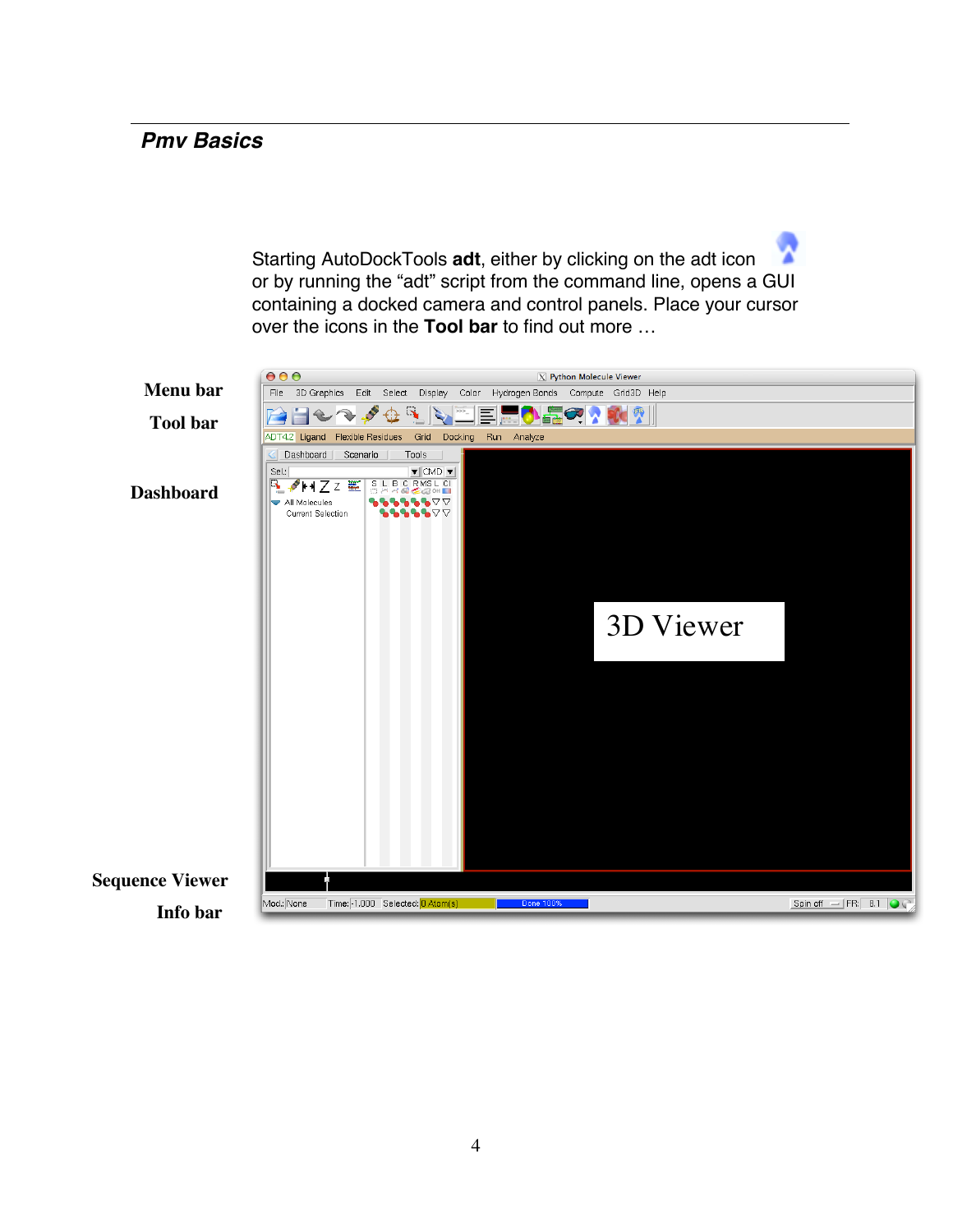# *Exercise One: Preprocessing a PDB File*

# *Here's how Here's why*

1. In the **Dashboard**, place the cursor over All Molecules and press Right MouseButton.

In the **Read Molecule:** filebrowser which opens, click on  $\frac{\hbar s g}{\hbar}$  . pdb and press Open.

We will represent those actions like this: **DB**→PMV Molecules→RightMB Read Molecule: → hsg1.pdb→Open

2. In the **Dashboard**, click on the **inverted triangle** under **Cl** to display color choices. Click on **By atom type** in the drop-down list:

 $DB \rightarrow$ Cl $D \rightarrow$ By atom type

Click **Dismiss** to close color list.

3. Click on Select in the **Menu bar (MB)** to dropdown a menu. In it, locate and click on **Select From String:**

**MB** → Select → SelectFrom String → LeftMB

 In the **Select From String** widget, type **HOH**\* in the **Residue:** entry and **\*** in the **Atom** entry. Click on  $\text{Add}$  then click **Dismiss** to close.



add All Hydrogens→noBondOrder→yes→OK

6.  $DB\rightarrow L$ **l** $hsg1 \rightarrow O$ 

Before formatting a molecule for AutoDock, various potential problems must be resolved. These can include missing atoms, chain breaks, alternate locations *etc*. Here we remove crystallographic waters from **hsg1**. Note bonds between bonded atoms are represented as lines while non-bonded atoms, here the oxygen atoms of water molecules, are shown as small squares. We will remove them in Step 4.

Now the lines representing the bonded atoms are colored according to element, as follows:

- $\bullet$  Carbons that are aliphatic (C) gray,
	- $\bullet$  Carbons that are aromatic (A) green,
	- $\bullet$  Nitrogens (N) blue,
	- $\bullet$  Oxygens (O) red,
	- $\bullet$  Sulfurs (S) yellow,
	- $\bigcirc$  Hydrogens (H) white.

Use **Select From String** to select nodes using strings for the Molecule, Chain, Residue and/or Atom levels. These strings can be names, numbers, ranges or lambda expressions that are evaluated to build a set and can contain regular expressions including wild cards such as \* which matches anything. Here we want to select all atoms (\*) in residues named HOH\*. Verify that you see Selected: **127 Atom(s)** with a yellow background in the center of the Info bar at the bottom of the ADT window.

Here you will be asked to confirm this action because deleting nodes cannot be undone.

NOTE: You must **add all hydrogens** to a molecule *before* you select it to be either the ligand or the receptor.

.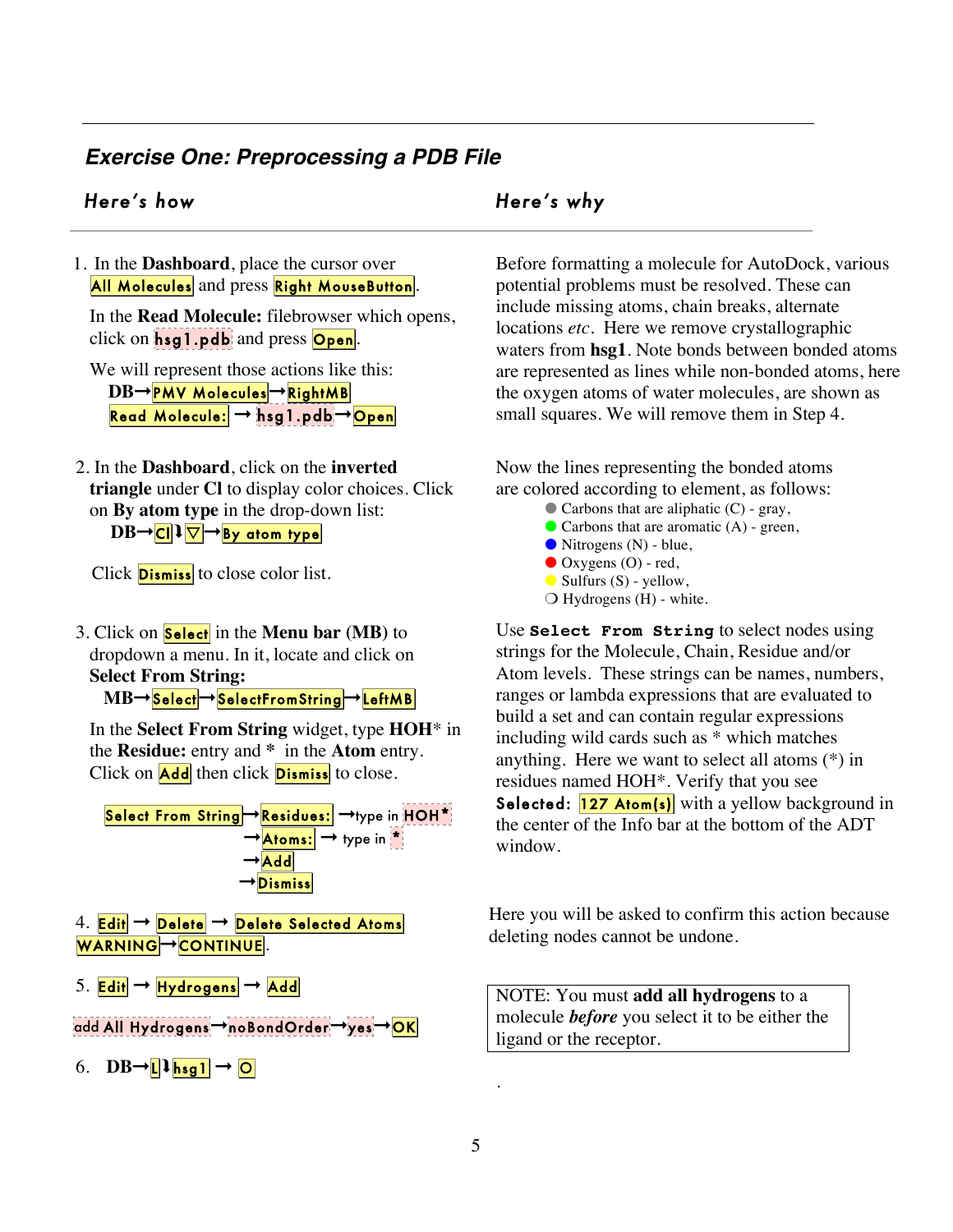# *Pmv Mouse and Keyboard Bindings*

If you have a three-button mouse, the mouse buttons can be used alone or with a modifier key to perform different operations. For example, to 'zoom the molecule' (i.e. make it look bigger or smaller) in the viewer window, press and hold down the <Shift> key and then **click and drag** with the middle mouse button pressed down also.

To summarize what the mouse buttons do:

| Modifier     | $\left  \text{Left} \right $ | <b>Middle</b> | <b>Right</b>                                    |
|--------------|------------------------------|---------------|-------------------------------------------------|
| None         | Rotate                       | Scale         | Translate left/right<br>$(X)$ and up/down $(Y)$ |
| <b>Shift</b> | Select                       | Scale         | Translate in/out $(Z)$                          |

As you translate a molecule out in the **Z** dimension, it will disappear into **fog** which is used for depth-cueing.

You can press the following keys when the cursor is in the viewer window to change your view of the molecule:

| Key                      | Action                                                                                   |
|--------------------------|------------------------------------------------------------------------------------------|
| $\vert \mathsf{R} \vert$ | Reset view                                                                               |
| $\mathbf N$              | <u>Normalize</u> – scale molecule(s) so all visible molecules fit in<br>the viewer       |
| $\overline{\mathsf{C}}$  | <b>Center</b> on the center of gravity of all the molecules                              |
| $\mathsf{D}$             | <i>Toggle on/off Depth-cueing (blends molecule into</i><br>background farther away)      |
| П                        | Toggle between transform root (i.e. scene) and transform<br>the Viewer's current object. |

By default, the Viewer's current object is **root** so you will not see any changes here if you toggle between *transform root* and *transfom current object.* The DejaVu GUI lets you change the current object*.*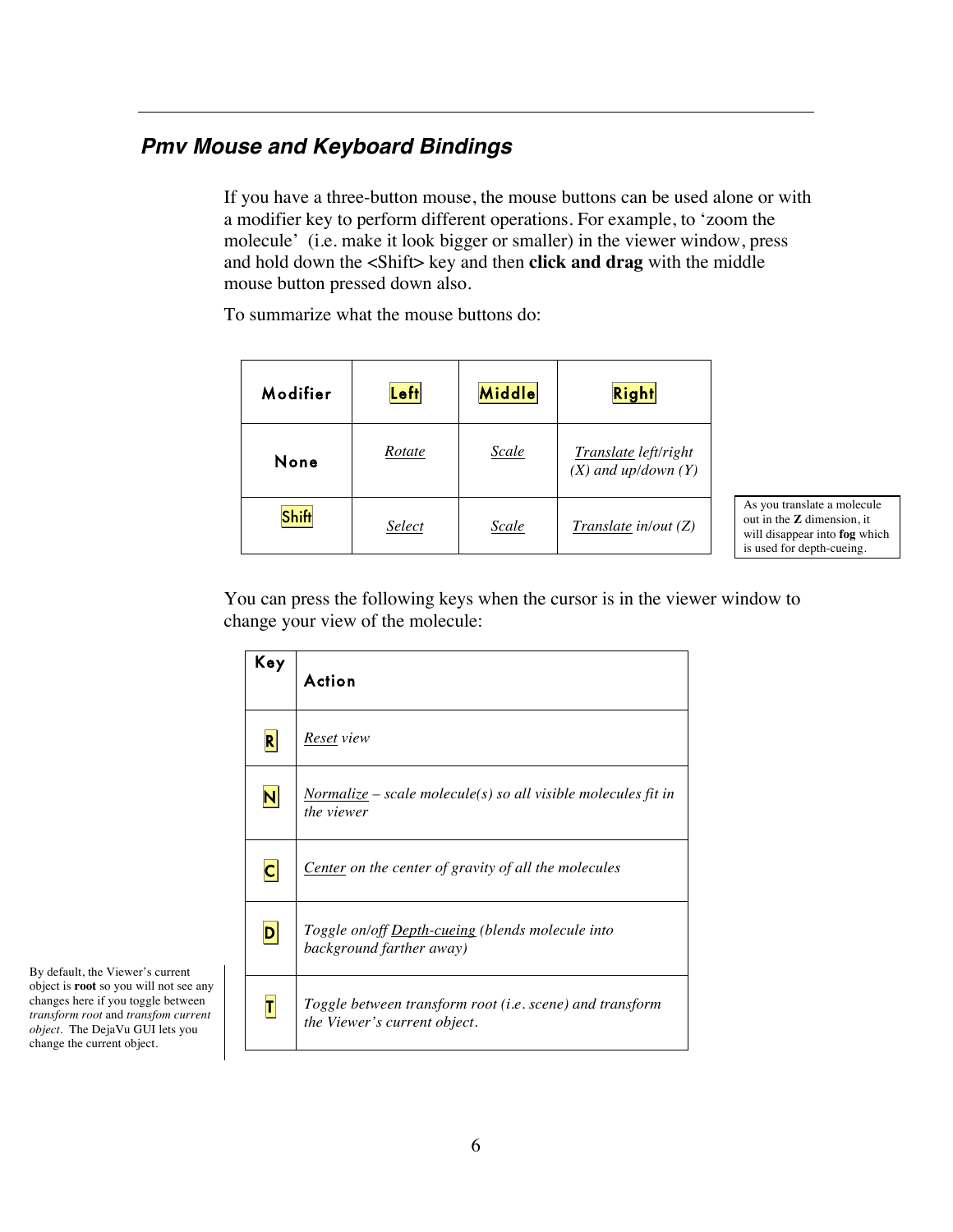# *Exercise Two: Preparing a Ligand for AutoDock.*

# *Here's how Here's why*

# 1. Ligand  $\rightarrow$  Input  $\rightarrow$  Open...

In the **Ligand File for AutoDock 4**: widget, click on the small bar at the right of **PDBQT** files:  $(*.pdbqt)$  to display a list of file type choices. Click on **all files:** to show all the files in this directory and choose **ind.pdb**. Click on **Open**. ADT automatically formats the atoms in the file opened here by adding an autodock type and a charge to each.

Click on  $OK$  to close the summary

Formatted ligand files for AutoDock must be in pdb**qt** format and contain atom types supported by AutoDock plus extra records that specify rotatable bonds:

**q**: If each ligand atom already has a 'partial charge' those charges are used. If not or if each of the charges is zero, ADT computes **Gasteiger** charges for the entire ligand. For this calculation to work correctly, the molecule *must* already have hydrogen atoms added, including both polar and non-polar ones, prior to this step.

**t**: ADT assigns a 'autodock type' to each atom. For most elements, an atom's type is the same as its element. Two kinds of special types exist to distinguish (**1**) atoms which can hydrogen bond (**2**) aromatic carbons:

**1**:By default, all hydrogens are assumed able to form a single hydrogen bond so are assigned type '**HD'** and all oxygens are assumed able to accept hydrogenbonds so are assigned type '**OA'**. Sulphur atoms which can hydrogen-bond are assigned type '**SA'** while those that cannot are assigned type '**S**'. Nitrogens that can accept hydrogen bonds are assigned type '**NA**' while those that cannot are assigned '**N**'. In this ligand, the type of atom N5 in the heterocycle is '**NA**' while that of all other nitrogens is '**N**'.

**2**: **Only carbons in planar cycles are treated as aromatic by AutoDock.** If the angle between normals to adjacent carbons in the ring is less than 7.5° for atoms in the ring, the atoms are assigned type "**A**". [Note: a look-up dictionary is used to determine aromatic carbons in peptide ligands].

This summary lists the type of charge used; the numbers of non-polar hydrogens merged, of aromatic carbons, of rotatable bonds found  $+$  the number of torsional degrees of freedom detected (TORSDOF) as well as the 'total non-integral charge error' which is the amount by which the sum of the per-atom charges differs from an integer.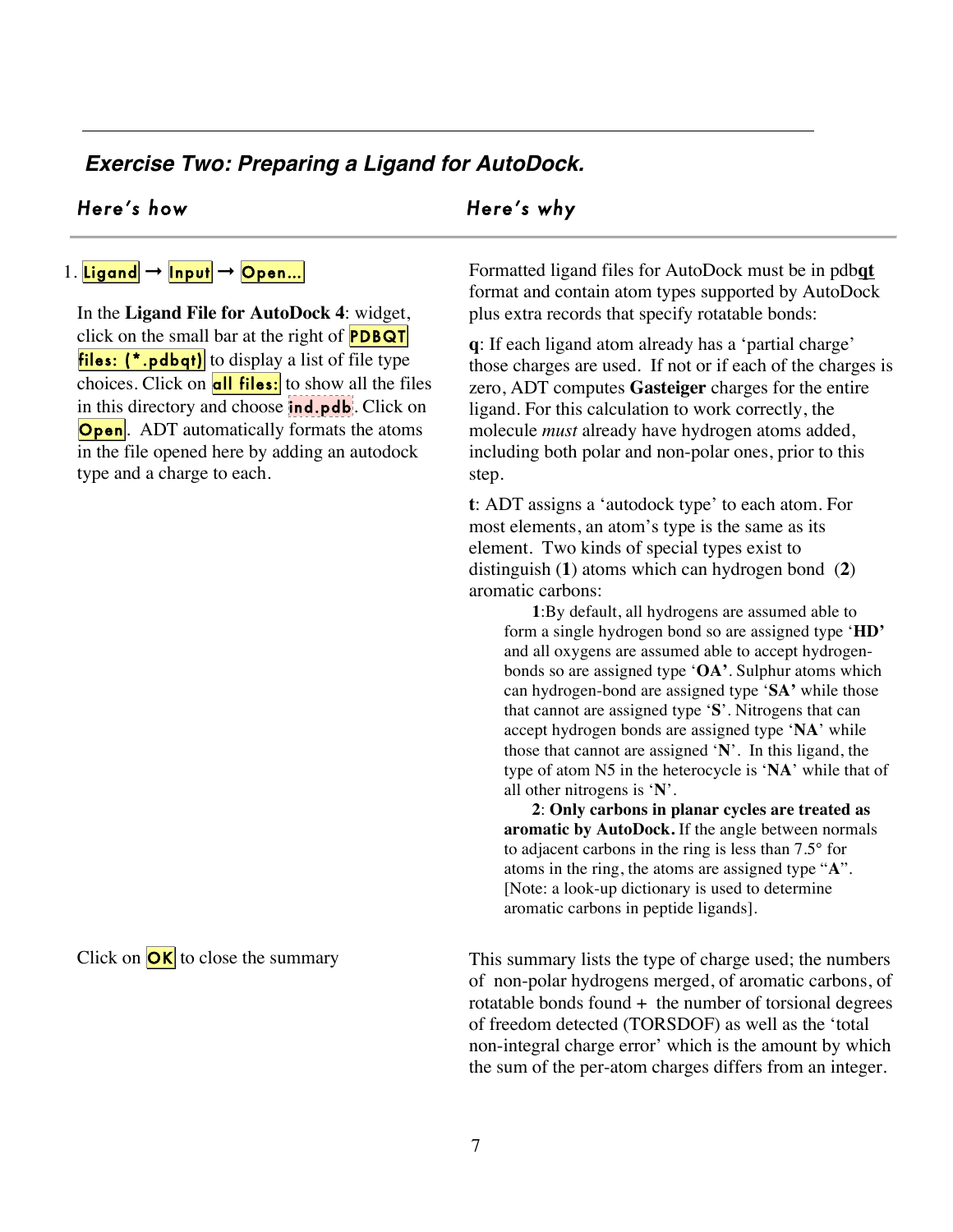## 2. Ligand  $\rightarrow$  Torsion Tree  $\rightarrow$  Detect Root...

3. Ligand → Torsion Tree → Choose Torsions

**CAUTION**! Trying to make all bonds between selected atoms inactive when there is no specific selection in **ind** will cause a problem because then the selection is expanded to include everything. This would involve processing all the bonds in **hsg1**.





ADT identifies a 'central' atom in the ligand for use as the root and marks it with a green sphere. This is the atom with the *smallest* **largest sub-tree**. In the case of a tie, if either atom is in a cycle, it is picked to be root. If neither atom is in a cycle, the first found is picked. As you might imagine, this can be a slow process for large ligands. The rigid portion of the ligand includes this root atom *and* all atoms connected to it by non-rotatable bonds (which we will examine in the next section.) At this point in our example, the root portion includes only the best root atom, atom **C11** because all its bonds to other atoms are rotatable so there is no root expansion to see. If some bonds from C11 to other atoms were inactivated, you could show the entire rigid root portion with

 $Ligand \rightarrow$  Torsion Tree  $\rightarrow$  ShowRootExpansion. Hide only the marker on the root with:

Ligand → Torsion Tree→Show/Hide Root Marker

The **Torsion Count** widget displays the number of currently active bonds. **14/32** on the widget indicates that 14 are currently active out of the maximum allowed by AutoDock which is 32. Bonds that are currently active are colored green, bonds that cannot be rotated are colored red while bonds that could be rotated but are currently marked as inactive are colored purple. In AutoDock only single bonds which are not in cycles and not to leaves can be rotated. ADT determines which bonds could be rotated. You set which of these are to be rotatable by inactivating the others in the viewer. By default, amide bonds amide bonds are treated as non-rotatable. Note that two bonds have been inactivated, the bond between atoms **N2;6** and **C3;4** and that between atoms **C21;26** and **N4;28**. Notice that the current total number of rotatable bonds is **14**. Before you close this widget, be careful to leave all the bonds except the two amide bonds active.

**JUST for today's tutorial!** In order to get good docked results in a small amount of time we are using this *optional* feature to reduce the number of active bonds and to keep active bonds those which move the fewest atoms. This reduces the complexity of the search problem.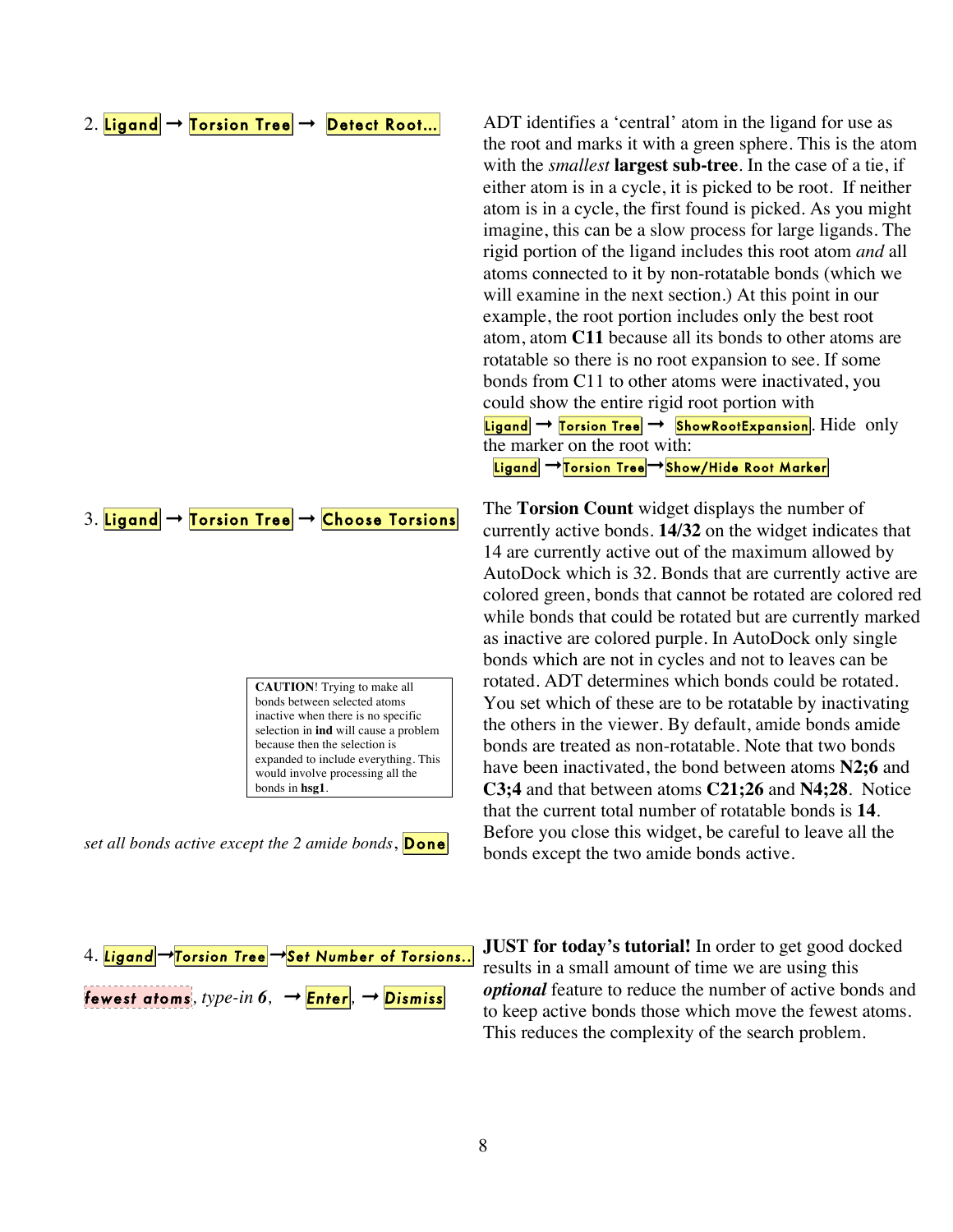type-in **ind.pdbqt**,  $\rightarrow$  **Save**.

Each AutoDock4 calculation requires at least 4 input files: one for the ligand, one for the receptor as well as separate parameter files for AutoGrid and AutoDock. **ind.pdbqt** is the first of these four input files. Each AutoDock **vina** calculation uses the same ligand and receptor files along with an optional configuration file. A configuration file will be prepared in an exercise to follow.

| 6. Ligand→Torsion Tree→Show/Hide RootMarker                             |  |
|-------------------------------------------------------------------------|--|
| $DB \rightarrow$ Show/Hide lind $\rightarrow$ O $\rightarrow$ LeftMB    |  |
| $DB \rightarrow$ Show/Hide   hsg 1 $\rightarrow$ 0 $\rightarrow$ LeftMB |  |

**If** it is visible, hide the root marker before going on to the next exercise.

Undisplay the ligand by clicking on the gray rectangle under **Show/Hide** for **ind** in the Dashboard.

Redisplay the receptor by clicking on the gray rectangle under **Show/Hide** for **hsg1** in the Dashboard. To reset the view, place the cursor over the viewer and type **rnc**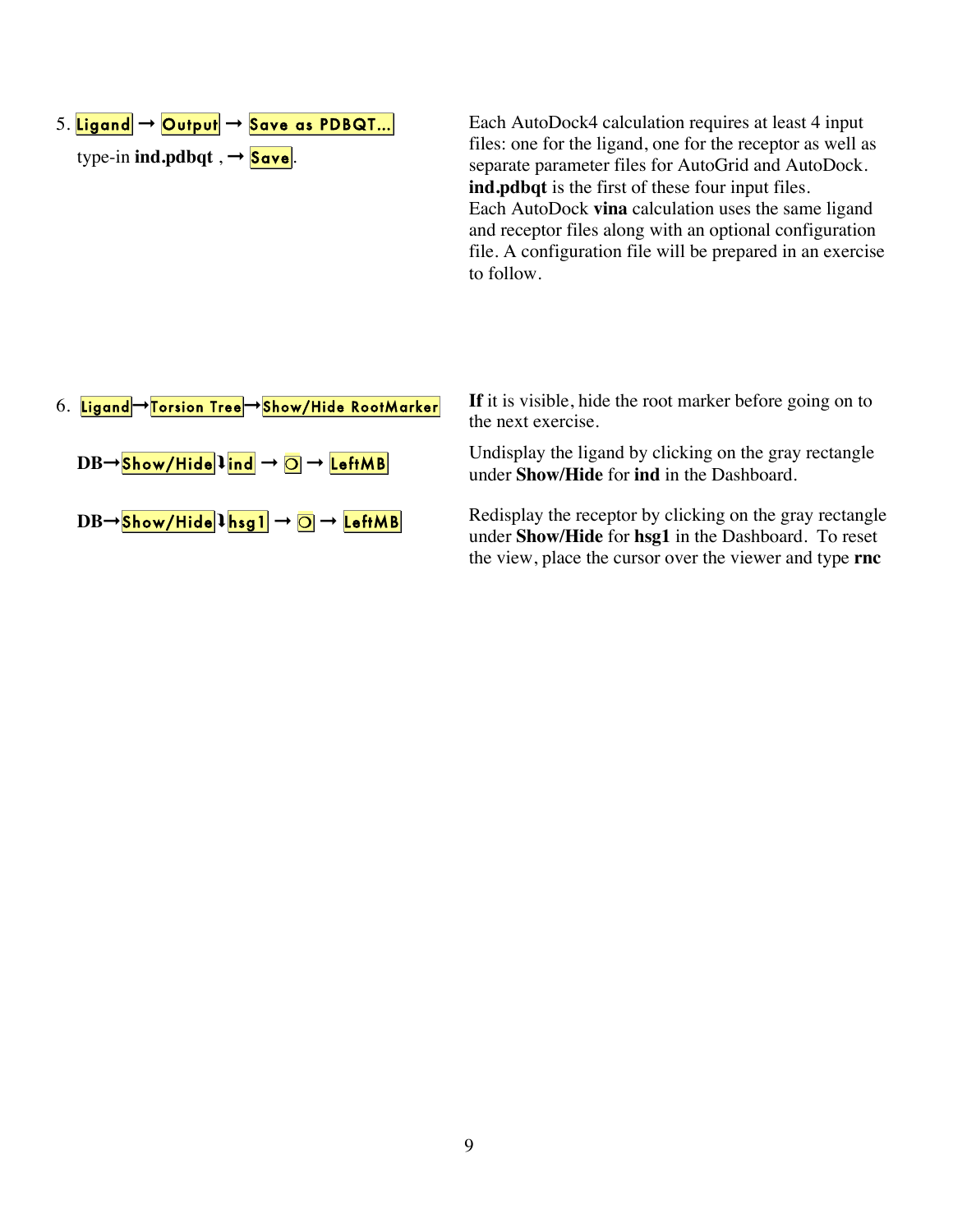# *Exercise Three: Preparing a Macromolecule.*

# *Here's how Here's why*

# 1. Grid  $\rightarrow$  Macromolecule  $\rightarrow$  Choose...  $\texttt{hsg1} \rightarrow$  Select Molecule.  *hsg1.pdbqt,*  $\rightarrow$  *Save* Selecting the macromolecule in this way causes the following sequence of initialization steps to be carried out automatically: • ADT checks that the molecule has charges. If not, it adds Gasteiger charges to each atom. Remember that all hydrogens must be added to the macromolecule before it is chosen. If the molecule already had charges, ADT would ask if you want to preserve the input charges instead of adding Gasteiger charges.

• ADT merges non-polar hydrogens unless the user preference **adt\_automergeNPHS** is set not to do so.

**File** → Preferences → Modify Defaults → AutoDockTools

• ADT also determines the types of atoms in the macromolecule. AD4 and Vina can accommodate any number of atom types in the macromolecule.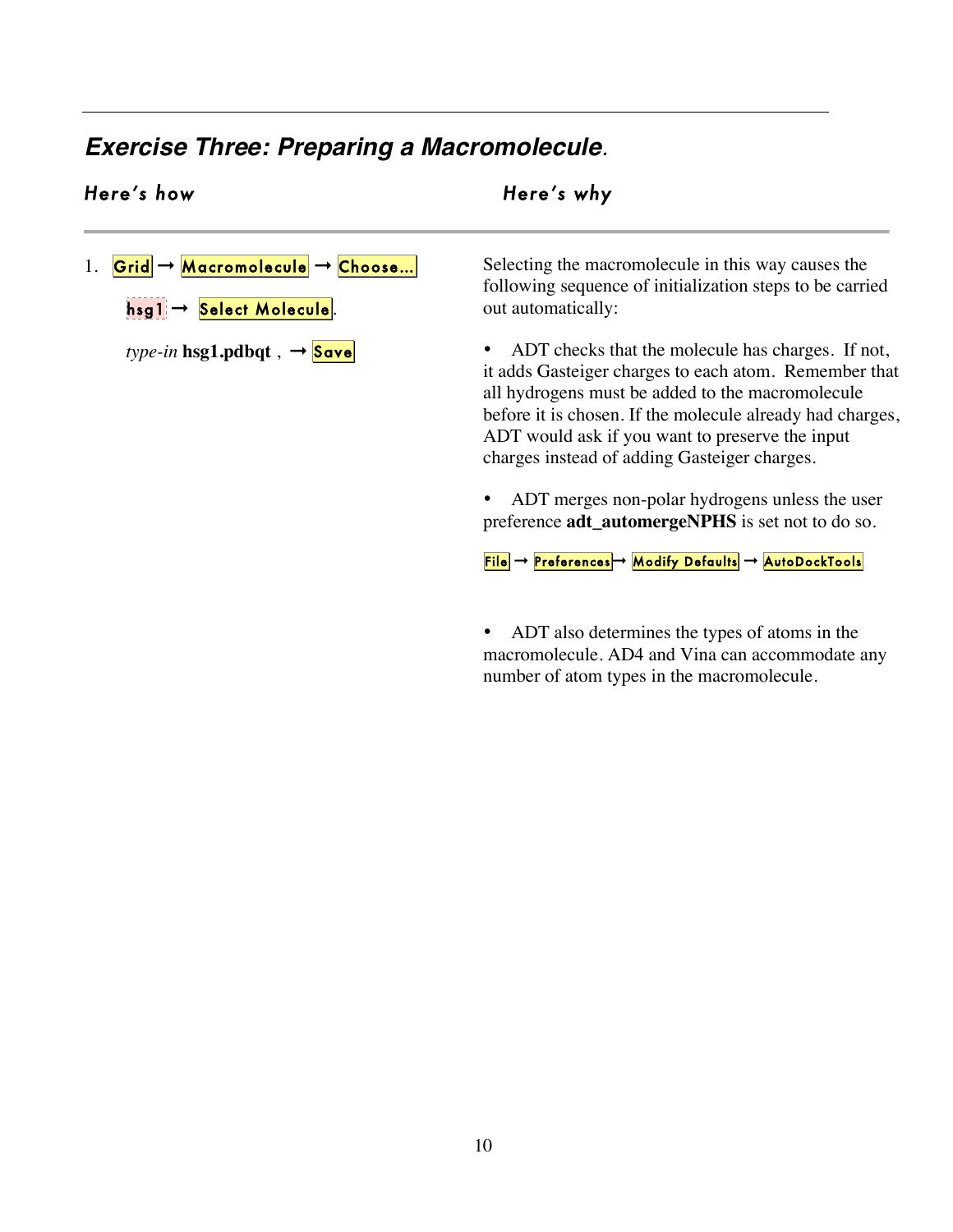# *Exercise Four: Setting the Search Space*

| Here's how                     | Here's why                                                                                                                                                                   |
|--------------------------------|------------------------------------------------------------------------------------------------------------------------------------------------------------------------------|
| 1. Grid $\rightarrow$ Grid Box | We will use this <b>Grid Options Widget</b> : to set the<br>location and extent of the 3D area to be searched during<br>the AutoDock experiment. The search space is defined |

2. 60, 60, 60

**Note:** clicking with the right mouse button on a **thumbwheel** widget opens a box that allows you to type in the desired value directly. Like many other entry fields in ADT, this updates only when you press <**Enter**>.

Increase the number of points in each dimension to **60** This results in a total of **226981** because each dimension is incremented by 1 to provide a central point. Move the **Grid Options** panel to the side to see the box while you adjust its size.

by specifying a center, the number of points in each

dimension plus the spacing between points.

- 3. *x* center  $\rightarrow$  2.5 *y* center  $\rightarrow$  6.5 *z* center  $\rightarrow$  -7.5
- 4. File → Close saving current

**Setting up the Search Space:** If you were setting up a docking using flexible residues (Exercise Three B, p 19), make sure the specified **receptor** file is hsg1\_rigid.pdbqt**. Grids must be calculated using a file for the molecule without the moving residues.** ALSO, be sure to **increase the number of points in the z dimension to 66** to allow room for motion of the flexible **ARG8** residues. This sets the z dimension to 24.75Angstrom to use with AutoDock Vina.

Hide the gridbox and close the widget while keeping the current search space values. [The alternative

Set the center of the search space to **2.5**, **6.5**, **-7.5**. Be

**Close w/out saving** discards your changes.

careful to use **negative** 7.5 for the z-center

FYI:  $\text{Center}$ , **View** and  $\text{Help}$  menubuttons at the top:

 $\rightarrow$  Center menu contains 4 shortcuts for setting the center of the grid box:  $\rightarrow$  Pick an atom,

> $\rightarrow$  Center on ligand, ➞ Center on macromolecule  $\rightarrow$  On a named atom.

**View** menu lets you change the visibility of the box using **Show box**, and whether it is displayed as lines or faces, using **Show box as lines**. This menu also allows you to show or hide the center marker using Show center marker and to adjust its size using Adjust marker size.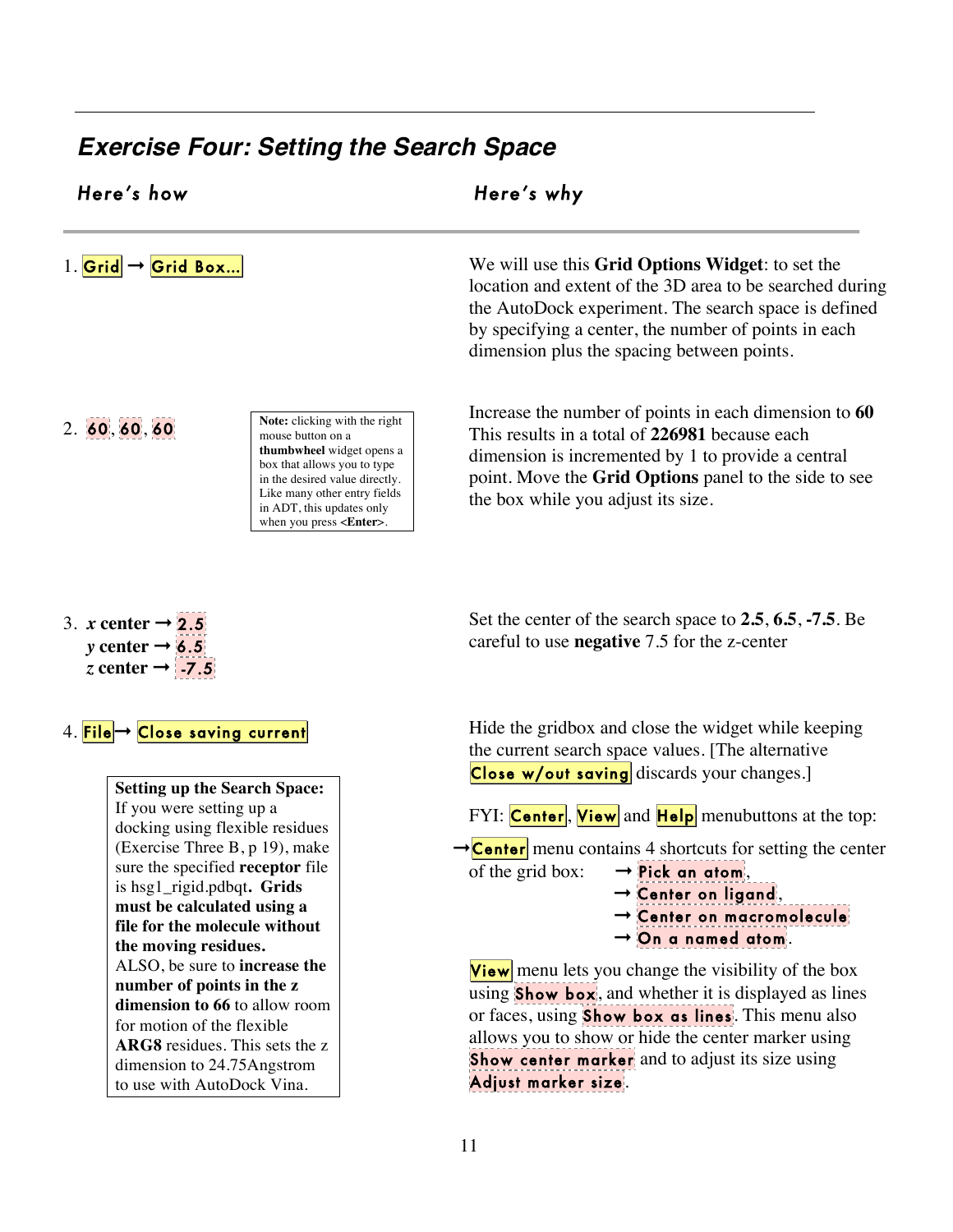# *AD4 Exercise Five: Preparing the AutoGrid Parameter File*

# *Here's how Here's why*

1. Grid → Set Map Types → Choose Ligand Choose Ligand →ind, → Select Ligand

[Optional 2. Grid → Set Map Types → Choose FlexRes.... Choose Flexible Residues from... →hsg1,→ Select molecule providing flexible residues

$$
3.\boxed{\mathsf{Grid}} \rightarrow \boxed{\mathsf{Output}} \rightarrow \boxed{\mathsf{Save GPF...}}
$$

 $type-in$  **hsg1.gpf**  $\rightarrow$  **Save** 

| Optional 4.                           | $\text{Grid} \rightarrow \text{Edit GPF...}$ |
|---------------------------------------|----------------------------------------------|
| $\text{OK} \text{ or } \text{Cancel}$ |                                              |

AutoDock does not use the receptor directly. Instead it uses a set of pre-calculated 'maps' produced by AutoGrid. The set of maps must include one map for each atom type in the ligand(s) plus two extras: a 'd' map for desolvation and 'e' for electrostatics. AutoGrid records the interaction energy of a probe atom of a specific element at each point in a 3-D grid around the rigid receptor in the corresponding gridmap file. During the AutoDock calculation the energetics of a particular ligand configuration is evaluated using the values from the gridmaps. The types of maps depend on the types of atoms in the ligand(s). Thus one way to specify the types of maps is by choosing a ligand.

If you want to include some flexible residues in the receptor in your docking experiment, you must specify them for the AutoGrid4 calculation here. The procedure for specifying the flexible residues and creating both a **rigid** and a **flexible** file for the receptor is explained in Exercise Three B (optional) p19 .

At this point in the tutorial, we have set the three pieces of information required for AutoGrid. These are (1) the rigid receptor filename, (2) the location and extent of the search space and (3) the atom types in the flexible molecule(s) to be docked. Thus now we can write the parameter file for AutoGrid. The convention is to use '.**gpf'** as the extension.

If you have just written a grid parameter file, it opens in an editing window. If not, you can pick one to read in and edit via the  $\text{Read}$  button. If you make any changes to the content of the grid parameter file, you can save the changes via the  $Write$  button. Here **Edit GPF** will open the file we wrote in step 3. Have a look without changing anything then just close this widget.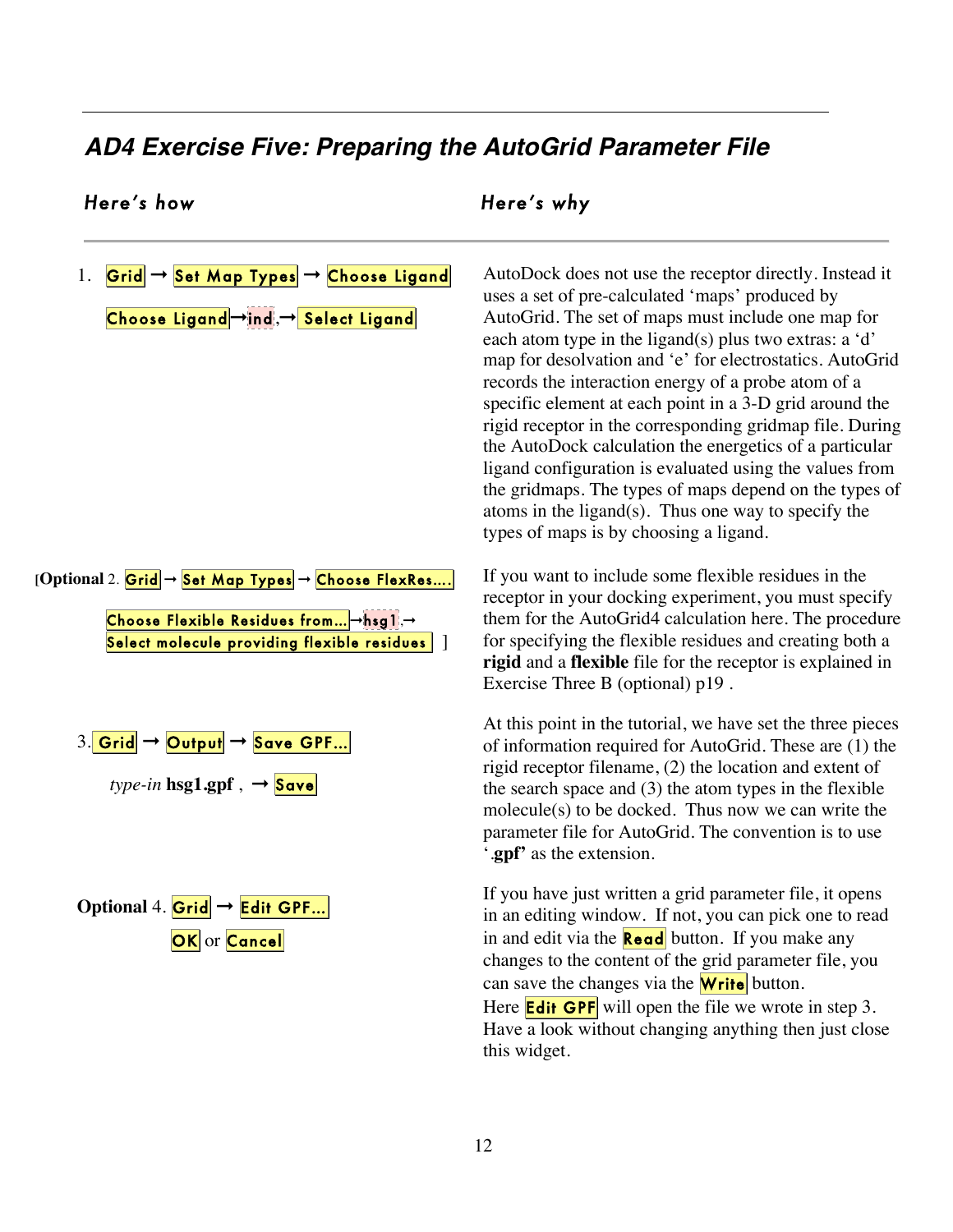# *AD4 Exercise Six: Starting AutoGrid 4*

# *Here's how*

1. Run → Run AutoGrid...

| 000                                                        |                                                      | $X$ Run AutoGrid                                                                                |               |
|------------------------------------------------------------|------------------------------------------------------|-------------------------------------------------------------------------------------------------|---------------|
| Macro Name:<br>Host Name:                                  | training214<br>training214                           | macros                                                                                          |               |
| Working Directory:                                         |                                                      | /home/user14/Desktop/tutorial                                                                   | <b>Browse</b> |
| Program Pathname: autogrid4                                |                                                      |                                                                                                 | <b>Browse</b> |
| Parameter Filename: /home/user14/Desktop/tutorial/hsg1.gpf |                                                      |                                                                                                 | <b>Browse</b> |
|                                                            | Log Filename: /home/user14/Desktop/tutorial/hsg1.glg |                                                                                                 | <b>Browse</b> |
| Nice Level:                                                | 20                                                   |                                                                                                 |               |
|                                                            |                                                      | Cmd: autogrid4-p/home/user14/Desktop/tutorial/hsg1.gpf-l/home/user14/Desktop/tutorial/hsg1.glg& |               |
|                                                            | Launch                                               |                                                                                                 | Cancel        |

- 2. Set the **Working Directory** if you have not already done so: click **Browse** then locate the **tutorial directory on your Desktop**
- 3. **Set** Program Pathname **: click** Browse **then locate** autogrid4 **in your tutorial directory**
- 4. **Set** Parameter Pathname **: click** Browse **then locate** hsg1.gpf **in your tutorial directory. [**Note this updates the Log Filename and Cmd entries, too]
- 5. **Start Cmd: click** Launch

**Optional**: To follow what is written to this file during the autogrid4 execution, go to the Terminal and type:

**tail -f hsg1.glg** 

Type **<Ctrl>-C** to interrupt the **tail** command.

[At TSRI, this calculation will take 2-3 minutes.]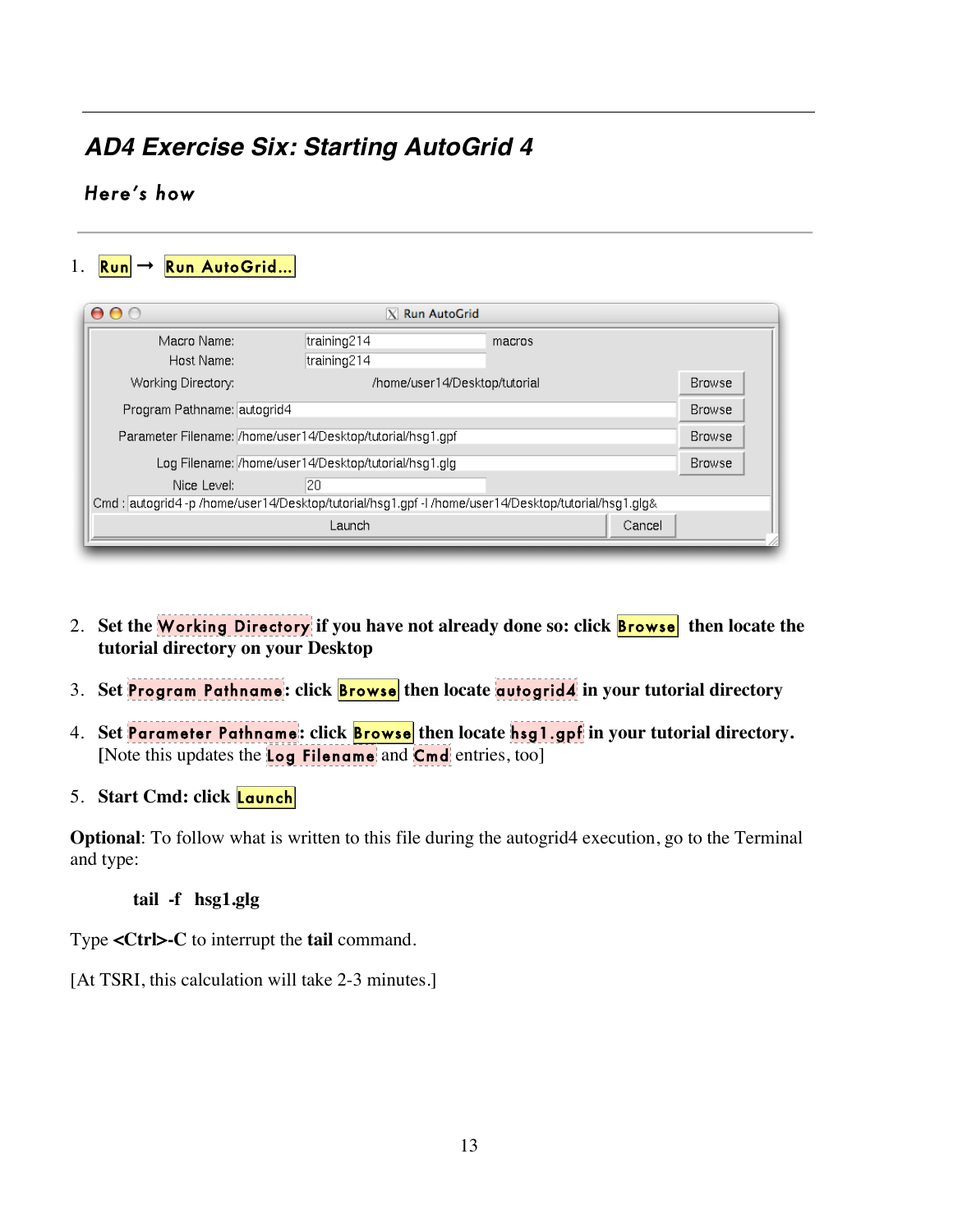# *AD4 Exercise Seven: Preparing the AutoDock4 Parameter File*

# *Here's how Here's why*



Setting the rigid filename in ADT only specifies the stem of the gridmap filenames. This does not load a new molecule .

To specify the optional flexible residue filename in the docking parameter file.]

Setting the ligand sets other parameters in the dpf which could be adjusted via the **AutoDpf4 Ligand Parameters** widget. Today we'll use the defaults so just close it.

Different search methods have different options. For today's tutorial, we are doing a short docking using 250000 evaluations per run. For harder problems, use more evals.

Here you could choose which random number generator to use and choose seeds for it, set the energy outside the grid, set the maximum allowable initial energy and the maximum number of retries, the step size parameters, the verbosity of the output and whether or not to do a cluster analysis of the results. For today, we'll use the defaults so just click **Close**.

DPF file *ind.dpf* contains docking parameters and instructions for a Lamarckian Genetic Algorithm (LGA) docking also known as a Genetic Algorithm-Local Search (GA-LS).

Take a look at the contents of the dpf file. Verify that **ind.pdbqt** appears after the **move** keyword, **6** after **ndihe** and **14** after **torsdof**. When you're done close the widget with **Cancel**.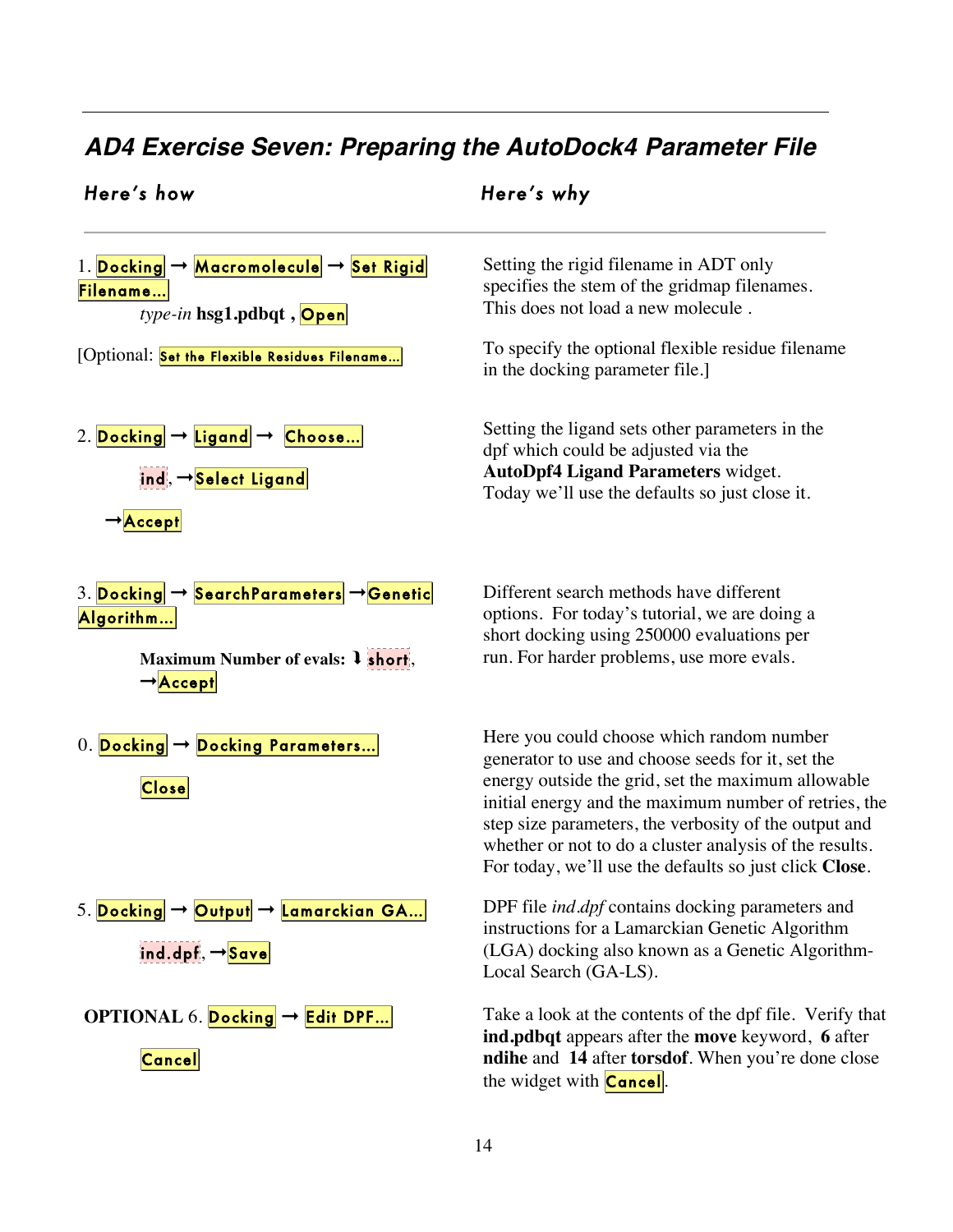# *Exercise Eight: Starting AutoDock4 and AutoDock Vina.*

# *Here's how Here's why*

To start AutoDock4 from the ADT GUI

- 1.  $\mathsf{Run} \rightarrow \mathsf{Run}$  AutoDock...
- 2. Set t Working Directory with **Browse**
- **3.** Set **Parameter Filename:** ind.dpf **%**
- **4.** Check **Log Filename:** ind.dlg
- **5. Cmd: ./**autodock4 –p ind.dpf –l ind.dlg
- 6. **Launch**
- **Optional**: **tail -f ind.dlg <Ctrl>-C**

To start AutoDock4 from the command line at the command prompt you would type:

# **./autodock4 –p ind.dpf –l ind.dlg**

Use the **tail** command in a **terminal** to follow what is written to this file during the AD4 execution. Either wait about 5 minutes to see "Successful Completion" or use <Ctrl>–C to stop the **tail** command.

To start AutoDock Vina from the command line:

1. Start Vina by explicitly specifying all input parameters:

- **% ./vina --receptor hsg1.pdbqt --ligand ind.pdbqt \ --center\_x 2.5 --center\_y 6.5 --center\_z -7.5 \ --size\_x 22.5 --size\_y 22.5 --size\_z 22.5 \ --out ind\_vina.pdbqt**
- 2. Start Vina using a configuration file (see Ex9): **% ./vina --config config.txt**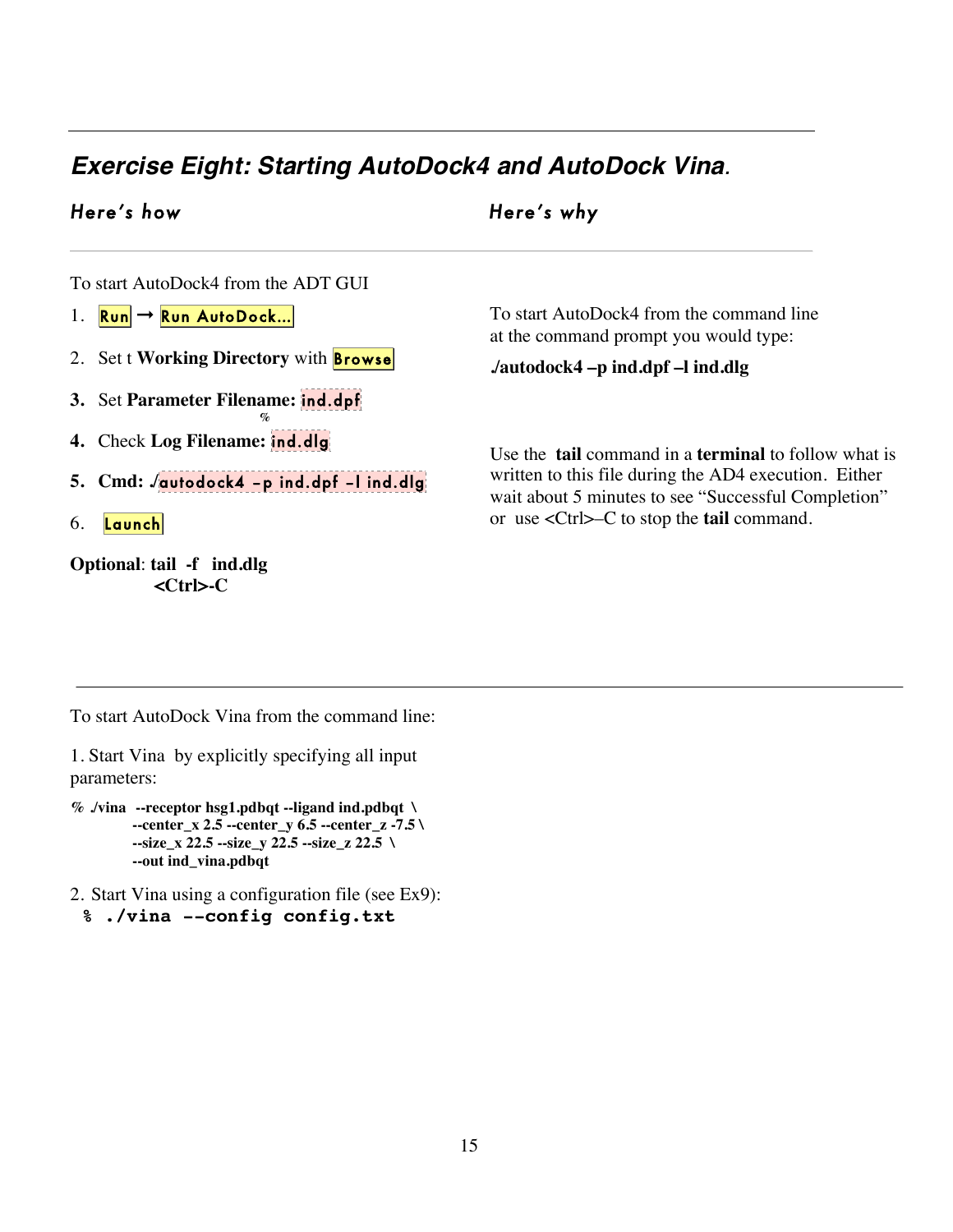# *AutoDock Vina Exercise Nine: Preparing a Configuration File (optional)*

# *Here's how Here's why*

### **Here is the list of commands:**  $\qquad \qquad$  Vina can read a set of commands from a file.

**Input: --receptor arg** rigid part of the receptor (PDBQT)<br> **--flex arg** flexible side chains, if any (PDBQT)  **--flex arg flexible side chains, if any (PDBQT)**  $ligand (PDBQT)$ **Search space (required): --center\_x arg X** coordinate of the center<br>
--center\_y arg Y coordinate of the center **Y** coordinate of the center **--center z arg Z coordinate of the center --size\_x arg size in the X dimension (Angstroms) --size\_y arg size in the Y dimension (Angstroms) --size\_z arg size in the Z dimension (Angstroms) Output (optional):** output models (PDBQT), the default is chosen based on the ligand file name  **--log arg optionally, write log file Misc (optional): --cpu arg the number of CPUs to use (the default is to try to detect the number of CPUs or, failing that, use 1) --seed arg explicit random seed --exhaustiveness arg (=8) exhaustiveness of the global search (roughly proportional to time): 1+ --num\_modes arg (=9) maximum number of binding modes to generate --energy\_range arg (=3) maximum energy difference between the best binding mode and the worst one displayed (kcal/mol) Configuration file (optional): --config arg the above options can be put here Information (optional):**

**--help** print this message<br>--version print program ver print program version

### **Here is the contents of a sample config.txt file:**

**receptor = hsg1.pdbqt ligand = ind.pdbqt** 

center  $x = 2.5$ **center\_y = 6.5 center\_z = -7.5 size\_x = 22.5 size\_y = 22.5 size\_z = 22.5** 

**out = ind\_vina.pdbqt**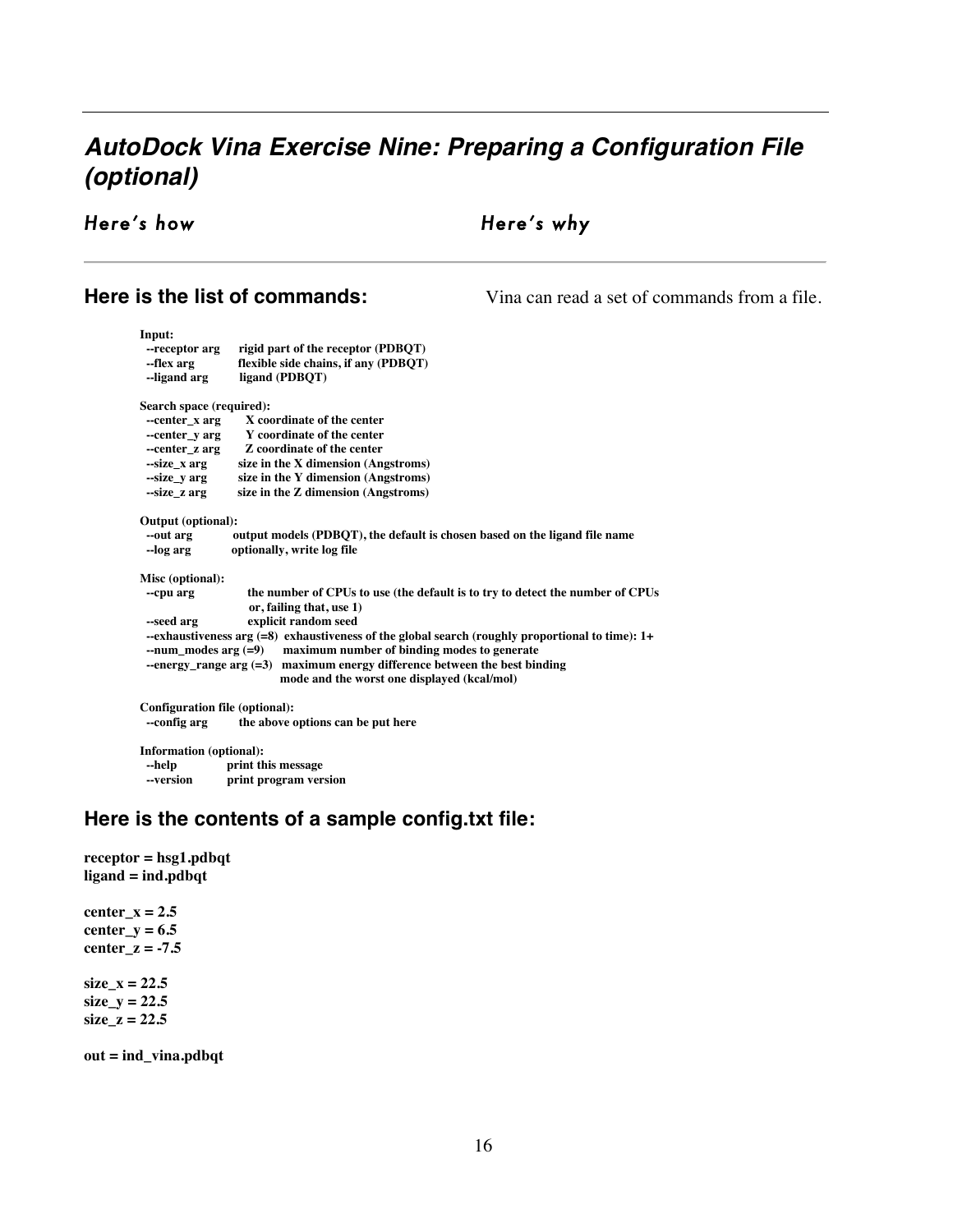# *Exercise Ten: Visualizing AutoDock Vina results….*

# *Here's how Here's why*

1. Analyze → Dockings → Open AutoDock vina result… File name: ind\_ving.pdbqt, → Open, ◆Single molecule with multiple conformations *[if necessary: DB* $\rightarrow$  $\boxed{L}$  $\boxed{O}$  **to hide hsg1]** 2. <mark>Analyze</mark> → Macromolecule → Choose... **Choose Macromolecule:** hsg1 ➞ Select Molecule

In the "**AutoDock Vina Result File**:" browser, navigate to the directory containing **ind\_vina.pdbqt**. Select it and click on **Open.** This molecule has a separate set of coordinates for each docked result.

Use the arrow keys on your keyboard to move through these docked conformations. The energy of each docked pose is shown. Open the python shell for more information.

3. Analyze → Dockings → Show Interactions

This display is radically different: the viewer background color is white, the ligand is displayed with a solvent-excluded molecular surface, atoms in the receptor which are hydrogen-bonded or in close-contact to atoms in the ligand are shown as spheres AND pieces of secondary structure are shown for sequences of 3 or more residues in the receptor which are interacting with the ligand. The GUI for this command lets you turn on and off different parts of this specialized display as well as **list interactions** in the python shell.

4. File → Exit

**Click on ADT icon to restart before going on…**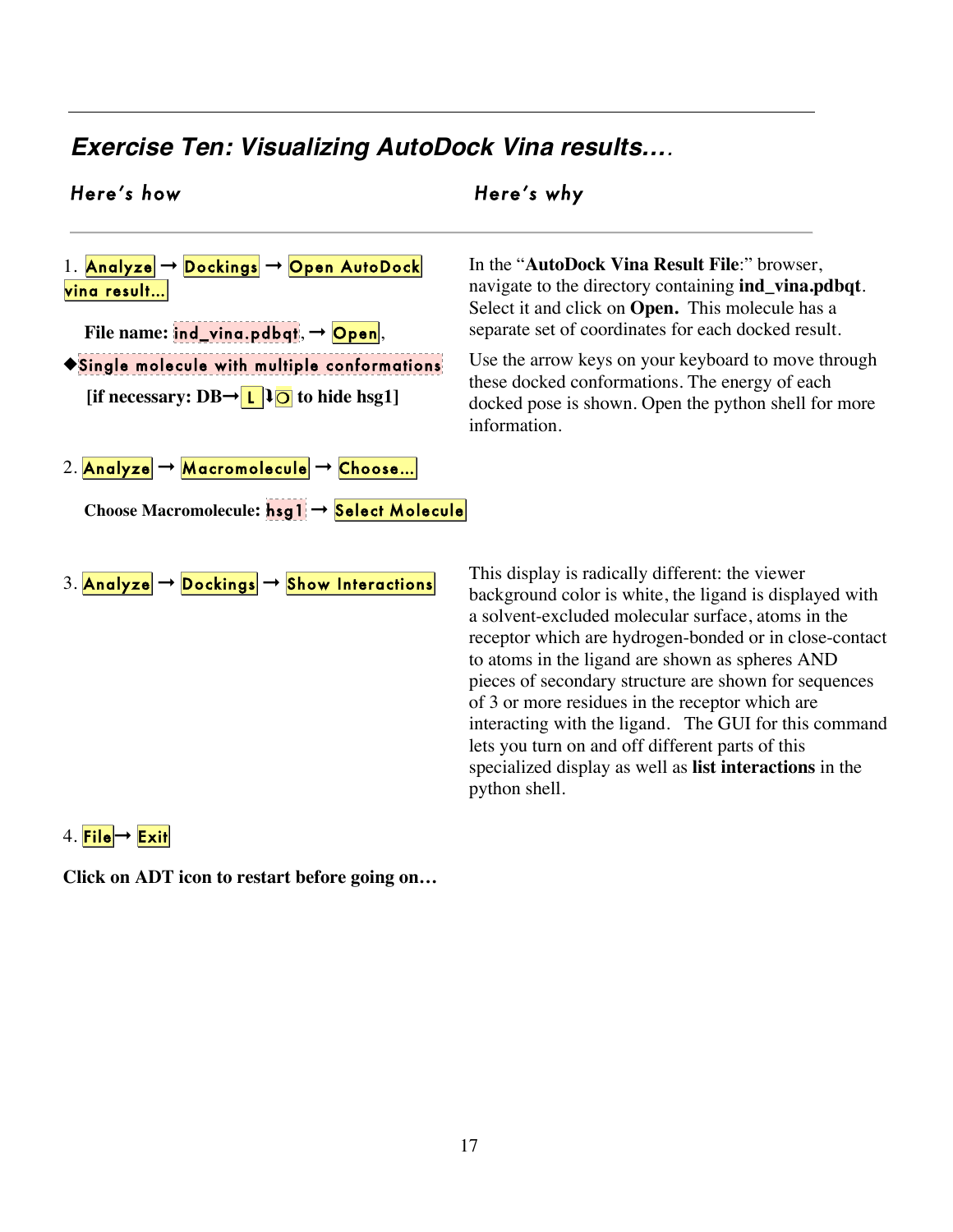# *Exercise Eleven: Visualizing AD4 results....*

| Here's how                                                                                                                                                                                                                                                                                                                                                                | Here's why                                                                                                                                                                                                                                                                                                                                                                               |
|---------------------------------------------------------------------------------------------------------------------------------------------------------------------------------------------------------------------------------------------------------------------------------------------------------------------------------------------------------------------------|------------------------------------------------------------------------------------------------------------------------------------------------------------------------------------------------------------------------------------------------------------------------------------------------------------------------------------------------------------------------------------------|
| 1. Analyze $\rightarrow$ Dockings $\rightarrow$ Open<br>Docking Log File: $\frac{1}{2}$ $\frac{1}{2}$ $\frac{1}{2}$ $\frac{1}{2}$ $\frac{1}{2}$ $\frac{1}{2}$ $\frac{1}{2}$ $\frac{1}{2}$ $\frac{1}{2}$ $\frac{1}{2}$ $\frac{1}{2}$ $\frac{1}{2}$ $\frac{1}{2}$ $\frac{1}{2}$ $\frac{1}{2}$ $\frac{1}{2}$ $\frac{1}{2}$ $\frac{1}{2}$ $\frac{1}{2}$ $\frac{1}{2}$ $\frac$ | In Docking Log File: browser, navigate to<br>the directory containing <b>ind.dlg</b> . Select it and<br>click on Open.                                                                                                                                                                                                                                                                   |
| 2. Analyze $\rightarrow$ Conformations $\rightarrow$ Load                                                                                                                                                                                                                                                                                                                 | ind Conformation Chooser gives a concise view of<br>energies and clusters of docked results. Double click<br><i>ind 1_1</i> to show docked structure. To close, you must<br>expand the widget to access <b>Dismiss</b> button.                                                                                                                                                           |
| 3. Analyze $\rightarrow$ Conformations $\rightarrow$ Play, ranked by energy                                                                                                                                                                                                                                                                                               | This player widget lets you walk through a list of<br>docked conformations. (For more details see Appendix 2)                                                                                                                                                                                                                                                                            |
| 4. Analyze → Macromolecule → Open                                                                                                                                                                                                                                                                                                                                         | Use molecular surfaces to check how the docked ligand<br>poses fit into the binding pocket on the receptor:                                                                                                                                                                                                                                                                              |
| File name: hsg1.pdbqt, -> Open<br>$DB \rightarrow hsg1 \rightarrow MS$ $O \rightarrow L$ eft MB<br>$DB \rightarrow \text{ind} \rightarrow \text{MS}$ $\downarrow$ O $\rightarrow$ LeftMB, $DB \rightarrow DG$ $\downarrow$ $\odot$                                                                                                                                        | Load the receptor into the viewer and display a molecular<br>surface for it. Display a molecular surface for indinavir and<br>color both surfaces with DG Colors to see the charge<br>complementarity                                                                                                                                                                                    |
| 4. Analyze → Grids → Open<br>hsg1.OA.map, -> Open<br>$\cdot$ 0.5, Enter, Sampling $\rightarrow$ 1, Enter<br><mark>Select From String</mark> →Residues: →type in ARG8<br>$\rightarrow$ Add<br>$\rightarrow$ Dismiss<br>Display $\rightarrow$ Sticks And Balls $\rightarrow$ Ok                                                                                             | Here we build a complicated display of the binding site<br>showing the 0.5 isocontour of the oxygen map in red<br>and the ARG8 residues of the receptor as sticks and<br>balls. This is the active site of this protease. Adjust the<br>display by setting the <b>isovalue</b> to $0.5$ and the sampling to $1$ .<br>Note the small bar-bell shape at the center of the binding<br>site. |
| 5. Analyze $\rightarrow$ Dockings $\rightarrow$ Show as Spheres                                                                                                                                                                                                                                                                                                           | Finally we show a bird's eye view of all the dockings<br>by marking the center of each docked result with a<br>small sphere                                                                                                                                                                                                                                                              |
| $\overline{\text{Analyze}} \rightarrow \overline{\text{Dockings}} \rightarrow \overline{\text{Show Interactions}}$                                                                                                                                                                                                                                                        | If you like, have a look at the AD4 results                                                                                                                                                                                                                                                                                                                                              |
| 6. File $\rightarrow$ Exit                                                                                                                                                                                                                                                                                                                                                | When you are through, close ADT.                                                                                                                                                                                                                                                                                                                                                         |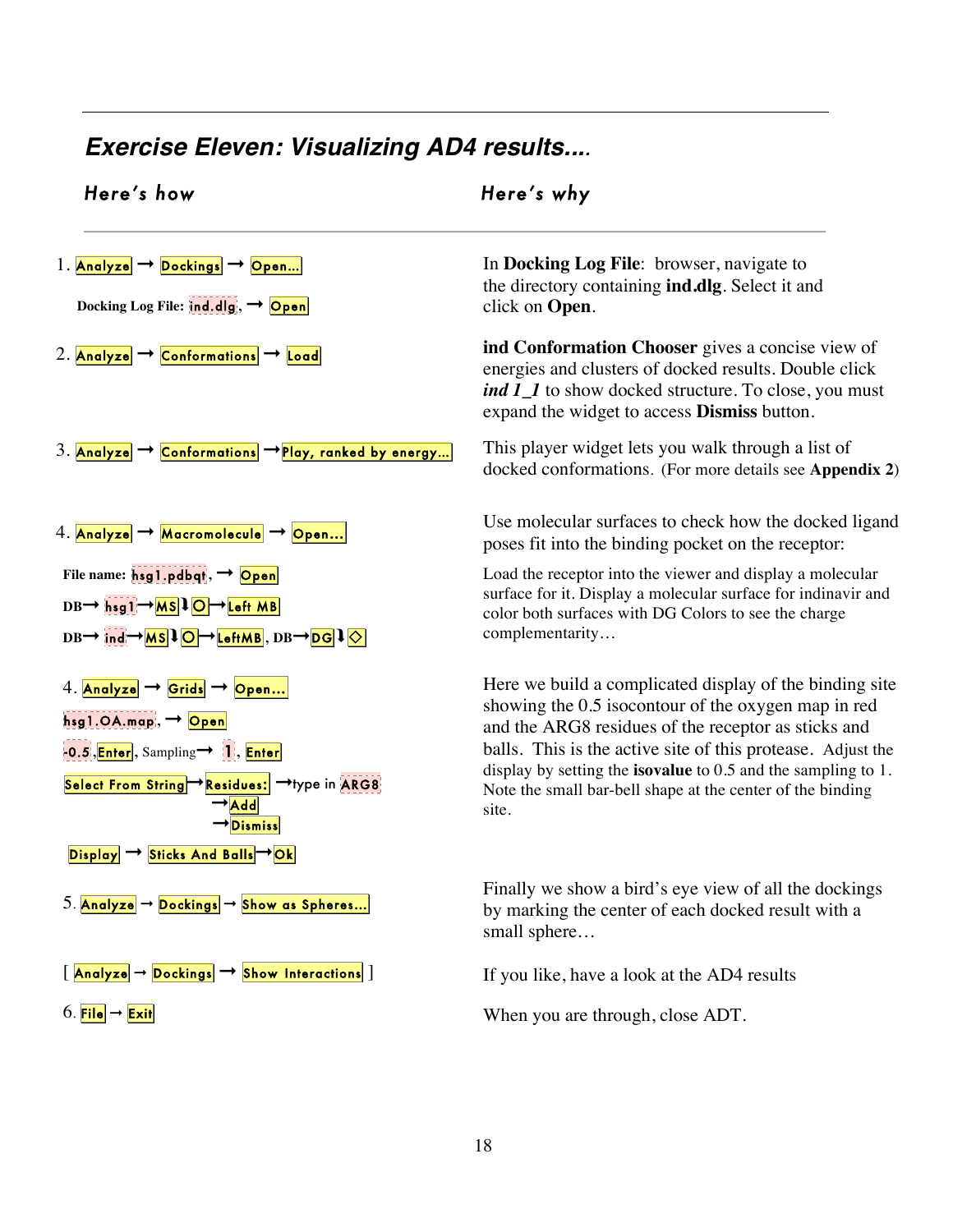# *Exercise Three B (optional): Preparing the flexible residue file*

# *Here's how*



Close.

**Note**: Here we inactivate this bond only to demonstrate how to do so. You can choose any of the possible torsions in the flexible sidechains of residues in the receptor to model as active. You could choose to keep them all active bearing in mind that the limit on the number of torsions including those in the ligand is 32 in AutoDock.

Inactivating this bond is **not** required.

4. <mark>Flexible Residues</mark> → Output → Save Flexible PDBQT...

AutoFlex File: **,** *type-in* hsg1\_flex.pdbqt **,** Save

5. Flexible Residues  $\rightarrow$  Output  $\rightarrow$  Save Rigid PDBQT...

AutoFlex File: **,** *type-in* hsg1\_rigid.pdbqt **,** Save

**Note:** If your docking includes flexible residues, the grid parameter file prepared for the autogrid4 calculation in AD Exercise Five must include the atom types in the flexible residues.

6. Grid  $\rightarrow$  Set Map Types  $\rightarrow$  Choose FlexRes....

Choose Flexible Residues from... →hsg1, → Select molecule providing flexible residues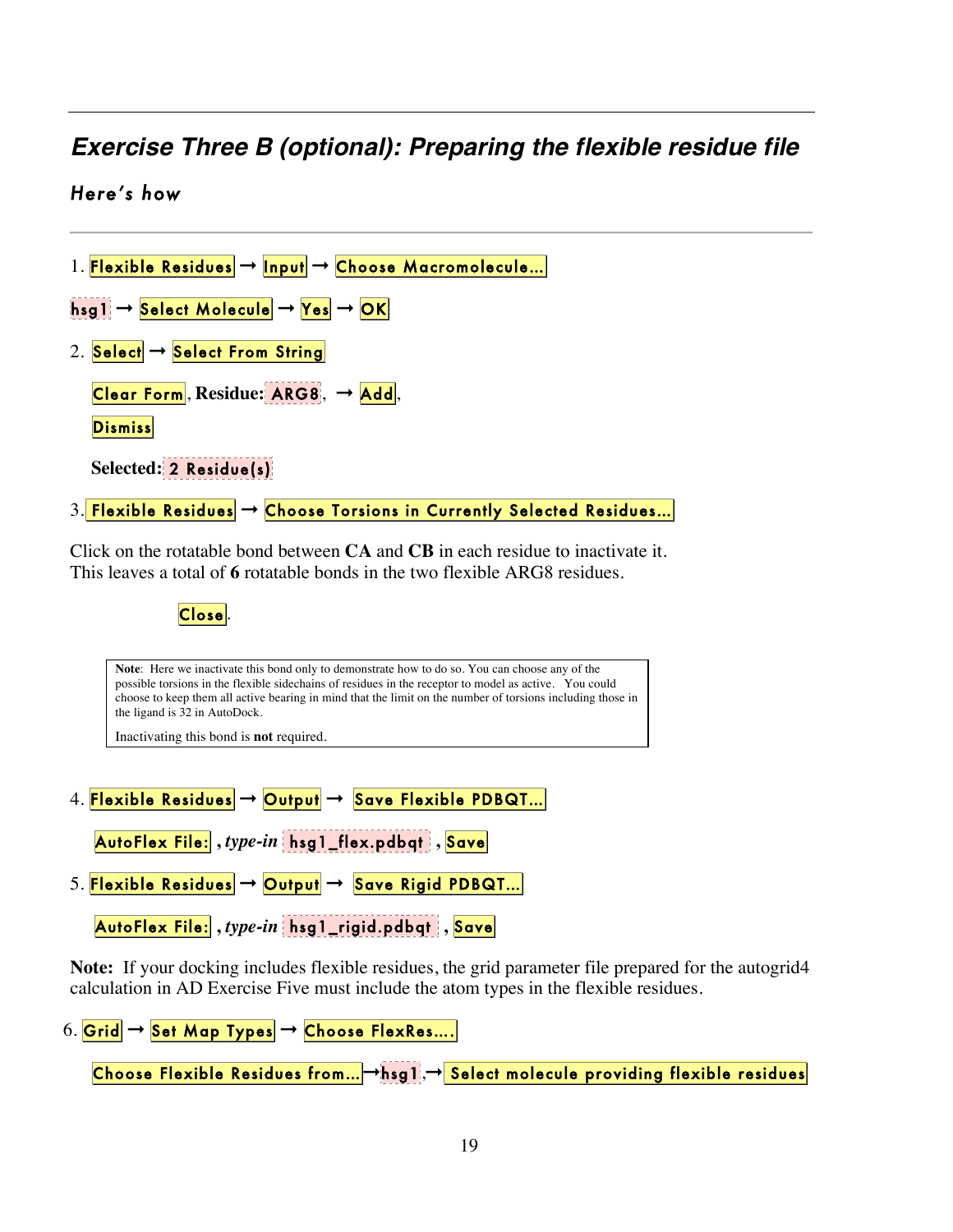# *Beyond the GUI....*

# *Here's how*

**Please note that this section is written for Linux and MacOS users. Windows users please see "Basic Hints for Windows Command Line Programming" (www.voidspace.org.uk/python/articles/command%5Fline.shtml#path)**

The most complicated part of using the scripts in AutoDockTools/Utilities24 is specifying their location and specifying the location of the version of python to use with them. To invoke these scripts you must use the **pythonsh** that came with the local installation of MGLToolsPckgs. When MGLToolsPckgs is installed, an environmental variable **\$MGL\_ROOT** is set to the directory containing its local installation. **pythonsh** is found in the **bin** directory there: \$MGL\_ROOT/bin/pythonsh and the directory Utilities24 is found here: \$MGL\_ROOT/MGLToolsPckgs/AutoDockTools/Utilities24.

As you will see below, invoking any script in Utilities24 alone displays a helpful **usage** statement showing the required syntax and the available options.

TSRI only: for today's tutorial, use **pythonsh** and **Utilities24** located in Desktop/tutorial

## Input files:

1. To show all the options for formatting a **ligand** for AutoDock without using ADT, at a terminal prompt type this line:

### ./pythonsh Utilities24/prepare\_ligand4.py

| prepare_ligand4: ligand filename must be specified.                            |
|--------------------------------------------------------------------------------|
| Usage: prepare_ligand4.py -l filename                                          |
| Description of command                                                         |
| ligand_filename (.pdb or .mol2 or .pdbq format)<br>-1                          |
| Optional parameters:                                                           |
| $\lceil -v \rceil$ verbose output                                              |
| [-o pdbqt_filename] (default output filename is ligand_filename_stem + .pdbqt) |
| [-d] dictionary to write types list and number of active torsions              |
| $[-A]$ type(s) of repairs to make:                                             |
| bonds_hydrogens, bonds, hydrogens (default is to do no repairs)                |
| [-C] do not add charges (default is to add gasteiger charges)                  |
| [-p] preserve input charges on atom type, eg -p Zn                             |
| (default is not to preserve charges on any specific atom type)                 |
| $\left[ -U \right]$ cleanup type:                                              |
| nphs_lps, nphs, lps, " (default is 'nphs_lps')                                 |
| $[-B]$ type(s) of bonds to allow to rotate                                     |
| (default sets 'backbone' rotatable and 'amide' + 'guanidinium' non-rotatable)  |
| $[-R]$ index for root                                                          |
| check for and use largest non-bonded fragment (default is not to do this)<br>F |
| [-M] interactive (default is automatic output)                                 |
| string of bonds to inactivate composed of<br>ſ-П                               |
| of zero-based atom indices eg 5_13_2_10                                        |
| will inactivate atoms[5]-atoms[13] bond                                        |
|                                                                                |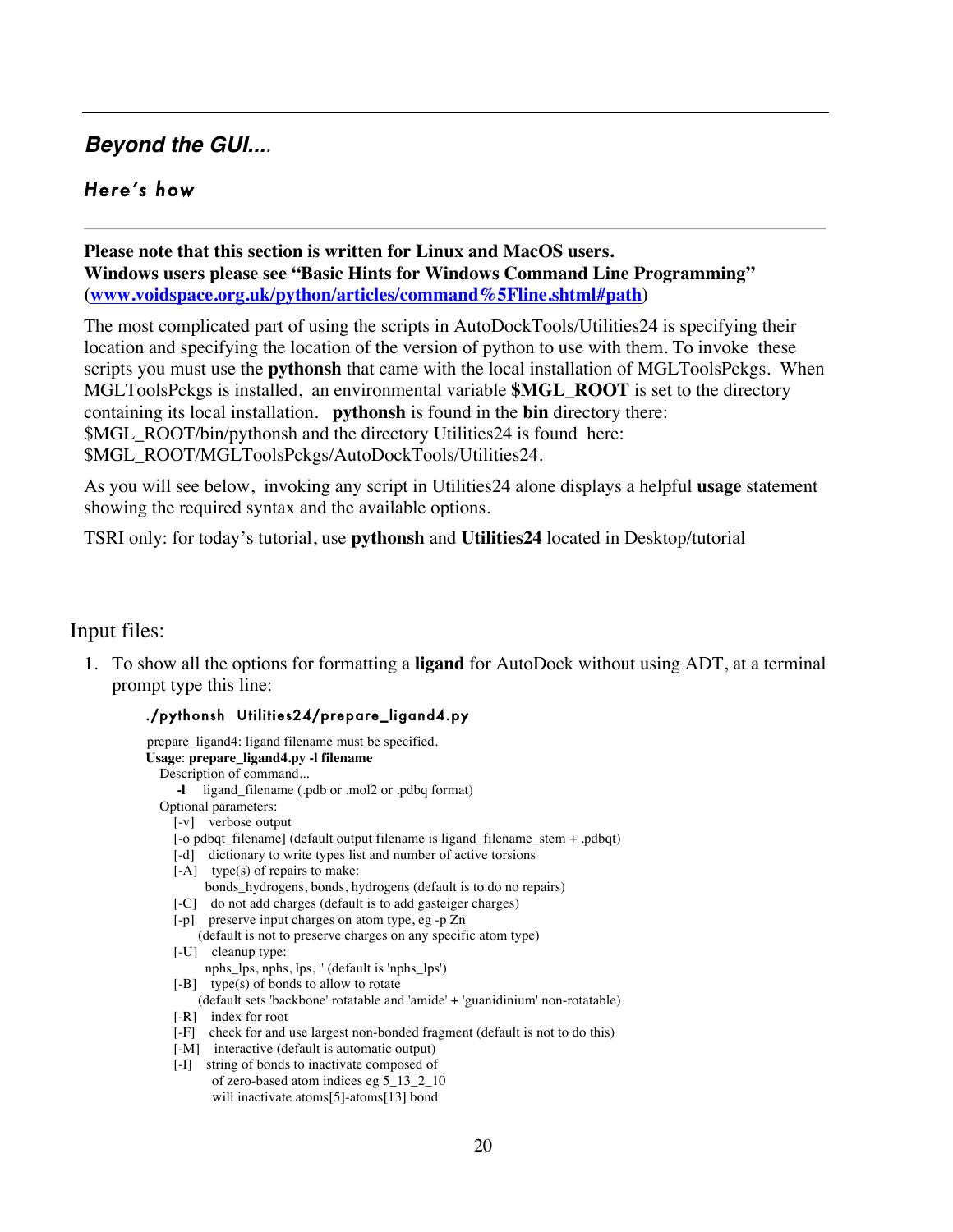and atoms[2]-atoms[10] bond

(default is not to inactivate any specific bonds)

- [-Z] inactivate all active torsions
	- (default is leave all rotatable active except amide and guanidinium)
- [-g] attach all nonbonded fragments
- [-s] attach all nonbonded singletons
	- NB: sets attach all nonbonded fragments too (default is not to do this)

To prepare IND.pdbqt with 14 active torsions (Exercise 2, leaving out 'tutorial-only' step 4)

### ./pythonsh Utilities24/prepare\_ligand4.py –l ind.pdb –o IND.pdbqt

2. To show the options for formatting a **receptor**, at a terminal prompt type:

### ./pythonsh Utilities24/prepare\_receptor4.py

prepare receptor4: receptor filename must be specified. **Usage**: **prepare\_receptor4.py -r filename** Description of command... -r receptor\_filename supported file types include pdb,mol2,pdbq,pdbqs,pdbqt, possibly pqr,cif Optional parameters: [-v] verbose output (default is minimal output) [-o pdbqt\_filename] (default is 'molecule\_name.pdbqt') [-A] type(s) of repairs to make: 'bonds\_hydrogens': build bonds and add hydrogens 'bonds': build a single bond from each atom with no bonds to its closest neighbor 'hydrogens': add hydrogens 'checkhydrogens': add hydrogens only if there are none already 'None': do not make any repairs (default is 'None') [-C] preserve all input charges ie do not add new charges (default is addition of gasteiger charges) [-p] preserve input charges on specific atom types, eg -p Zn -p Fe [-U] cleanup type: 'nphs': merge charges and remove non-polar hydrogens 'lps': merge charges and remove lone pairs 'waters': remove water residues 'nonstdres': remove chains composed entirely of residues of types other than the standard 20 amino acids 'deleteAltB': remove XX@B atoms and rename XX@A atoms->XX (default is 'nphs\_lps\_waters\_nonstdres') [-e] delete every nonstd residue from any chain 'True': any residue whose name is not in this list: ['CYS','ILE','SER','VAL','GLN','LYS','ASN', 'PRO','THR','PHE','ALA','HIS','GLY','ASP', 'LEU', 'ARG', 'TRP', 'GLU', 'TYR','MET', 'HID', 'HSP', 'HIE', 'HIP', 'CYX', 'CSS'] will be deleted from any chain. NB: there are no nucleic acid residue names at all in the list and no metals. (default is False which means not to do this) [-M] interactive (default is 'automatic': outputfile is written with no further user input) [-d dictionary\_filename] file to contain receptor summary information

To prepare HSG1.pdbqt with added hydrogens (Exercises 1 and 3)

./pythonsh Utilities24/prepare\_receptor4.py –r hsg1.pdb –A hydrogens –o HSG1.pdbqt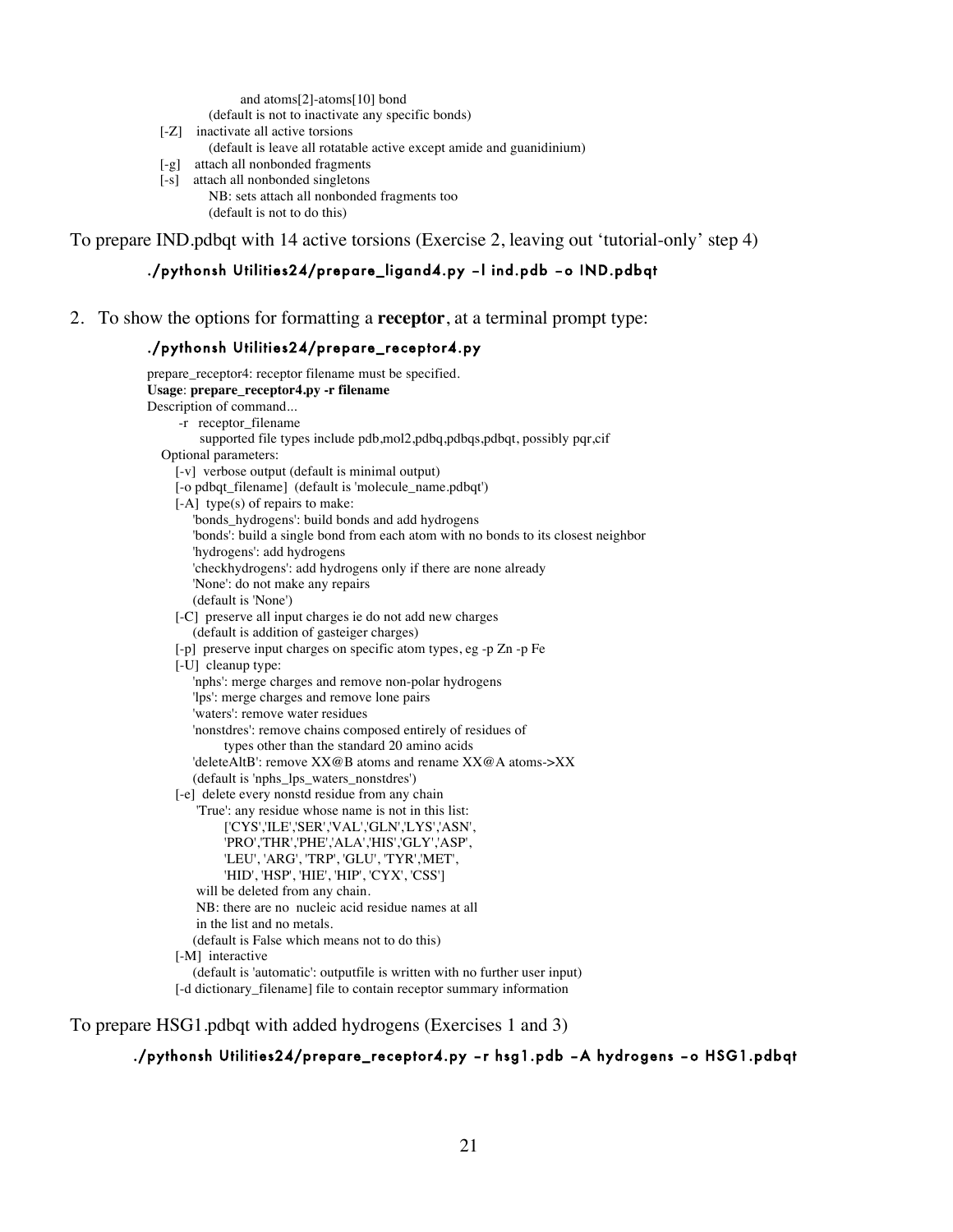### 3. To create a **grid parameter file** for AutoGrid4, at a terminal prompt type:

### ./pythonsh Utilities24/prepare\_gpf4.py

prepare\_gpf4.py: ligand and receptor filenames must be specified. **Usage: prepare\_gpf4.py -l pdbqt\_file -r pdbqt\_file**  -l ligand\_filename -r receptor\_filename Optional parameters: [-i reference\_gpf\_filename] [-o output\_gpf\_filename] [-x flexres\_filename] [-p parameter=newvalue. For example: -p ligand\_types='HD,Br,A,C,OA'] [-d directory of ligands to use to set types] [-y boolean to center grids on center of ligand] [-n boolean to NOT size\_box\_to\_include\_ligand] [-I increment npts in all 3 dimensions by this integer]  $[-v]$ 

Prepare a grid parameter file (GPF) for AutoDock4. The GPF will by default be <receptor>.gpf. This may be overridden using the -o flag.

Currently the only way to set the gridcenter to something other than the center of the ligand is to use a template gpf containing the desired value for the gridcenter.

Here is the content of a template gpf "sample.gpf":

```
npts 40 40 46 <br>
gridfld hsgl rigid.maps.fld # grid data file
gridfld hsg1 rigid.maps.fld
spacing 0.375 \# spacing(A)<br>receptor types A C HD N OA SA \# receptor atom types
receptor_types A C HD N OA SA # receptor atom types<br>ligand_types C HD N A NA OA # ligand atom types
ligand_types C HD N A NA OA \# ligand atom types C HD N A NA OA \# macromolecule
receptor hsql rigid.pdbqt
gridcenter 2.5 6.5 -7.5 # xyz-coordinates or auto<br>smooth 0.5 # store minimum energy w/
smooth 0.5 <br>
\# store minimum energy w/in rad(A)<br>
\# atom-specific affinity map<br>
\# atom-specific affinity map
map hsg1_rigid.C.map          # atom-specific affinity map
map hsg1_rigid.HD.map          # atom-specific affinity map
map hsg1_rigid.N.map # atom-specific affinity map
map hsg1_rigid.A.map # atom-specific affinity map
map hsg1_rigid.NA.map          # atom-specific affinity map
map hsg1_rigid.OA.map         # atom-specific affinity map
elecmap hsg1_rigid.e.map # electrostatic potential map
dsolvmap hsg1 rigid.d.map \# desolvation potential map
dielectric -0.1465 \# <0, AD4 distance-dep.diel; >0, constant
```
To prepare HSG1.gpf (Exercise 5)

### ./pythonsh Utilities24/prepare\_gpf4.py –l IND.pdbqt –r HSG1.pdbqt –p npts="60,60,66" –i sample.gpf

4. To create a **docking parameter file** for AutoDock4, at a terminal prompt type:

### ./pythonsh Utilities24/prepare\_dpf4.py

prepare\_dpf4.py: ligand and receptor filenames must be specified. **Usage: prepare\_dpf4.py -l pdbqt\_file -r pdbqt\_file** -l ligand\_filename -r receptor\_filename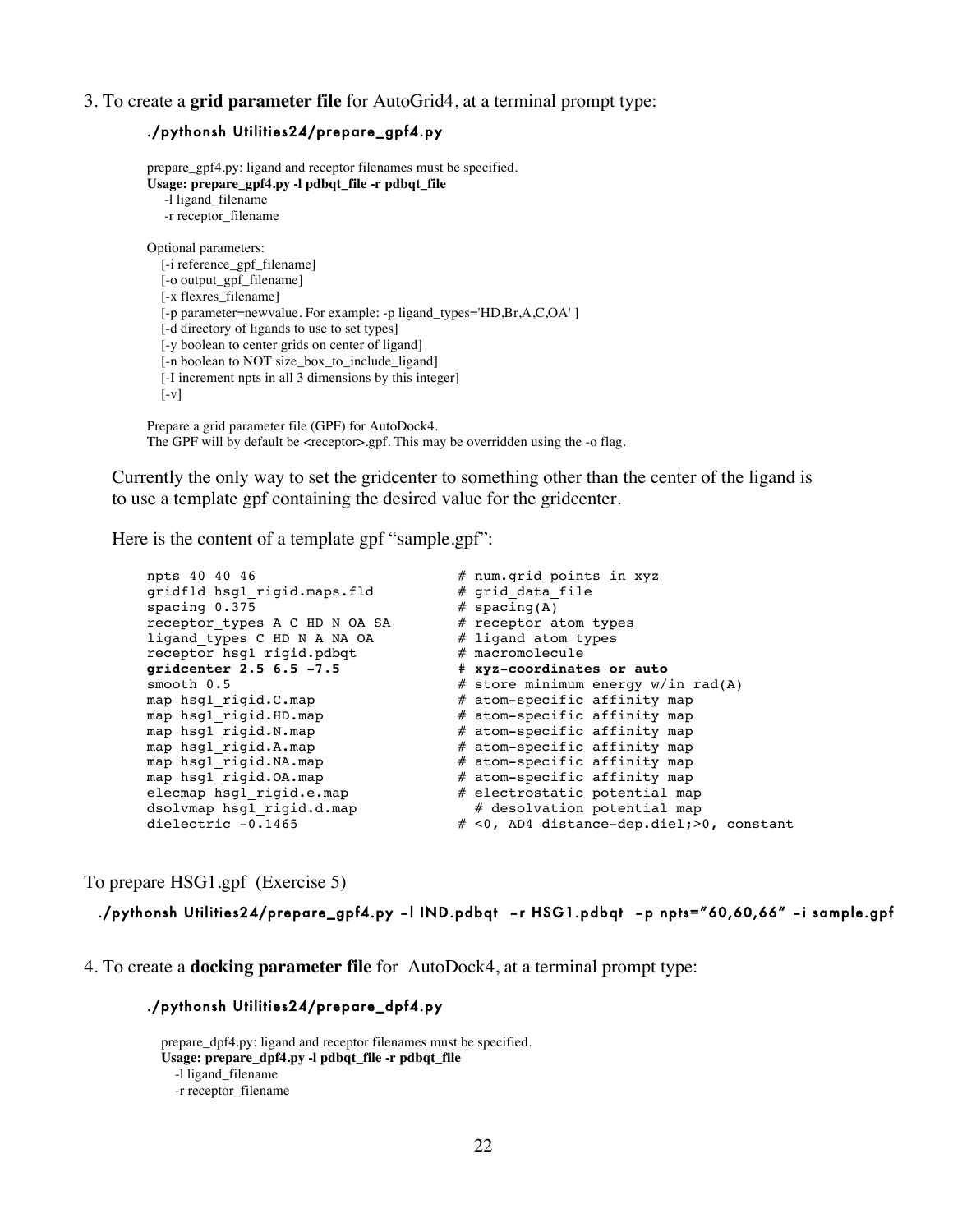Optional parameters: [-o output dpf\_filename] [-i template dpf\_filename] [-x flexres\_filename] [-p parameter\_name=new\_value] [-k list of parameters to write] [-v] verbose output [-L] use local search parameters [-S] use simulated annealing search parameters [-s] seed population using ligand's present conformation

Prepare a docking parameter file (DPF) for AutoDock4. The DPF will by default be <ligand>\_<receptor>.dpf. This may be overridden using the -o flag

### To prepare ind.dpf (Exercise 7)

### ./pythonsh Utilities24/prepare\_dpf4.py –l IND.pdbqt –r HSG1.pdbqt -p ga\_num\_evals=250000

Output files:

1. To write summary files for result directories containing multiple dlg files:

### ./pythonsh Utilities24/summarize\_results4.py

summarize\_results4: directory must be specified. **Usage: summarize\_results4.py -d directory**

 Description of command... -d directory Optional parameters: [-t] rmsd tolerance (default is 1.0)

[-f] rmsd reference filename

(default is to use input ligand coordinates from docking log)

- [-b] print best docking info only (default is print all)
- [-L] print largest cluster info only (default is print all)
- [-B] print best docking and largest cluster info only (default is print all)
- [-o] output filename
	- (default is 'summary\_of\_results')
- **[-a] append to output filename**
- (default is to open output filename 'w')
- [-k] build hydrogen bonds and report number built
- [-e] compute estat, vdw, hb + desolv energies and report breakdown
- [-r] receptor filename
- [-u] report unbound energy
- [-i] subtract internal energy
- [-p] report depth of torsion tree
- [-v] verbose output

### ./pythonsh Utilities24/summarize\_results4.py –d hsg1\_ind –t 2.0 –b –a –o summary\_2.0.txt

### cat summary\_2.0.txt

```
lowestEnergy_dlgfn #runs #cl #LEC LE rmsd_LE #ats #tors #h_ats #lig_eff 
hsg1_ind/ind4, 10, 2, 8, -11.2300, 10.0409, 49, 6, 4, -0.2496 
……
```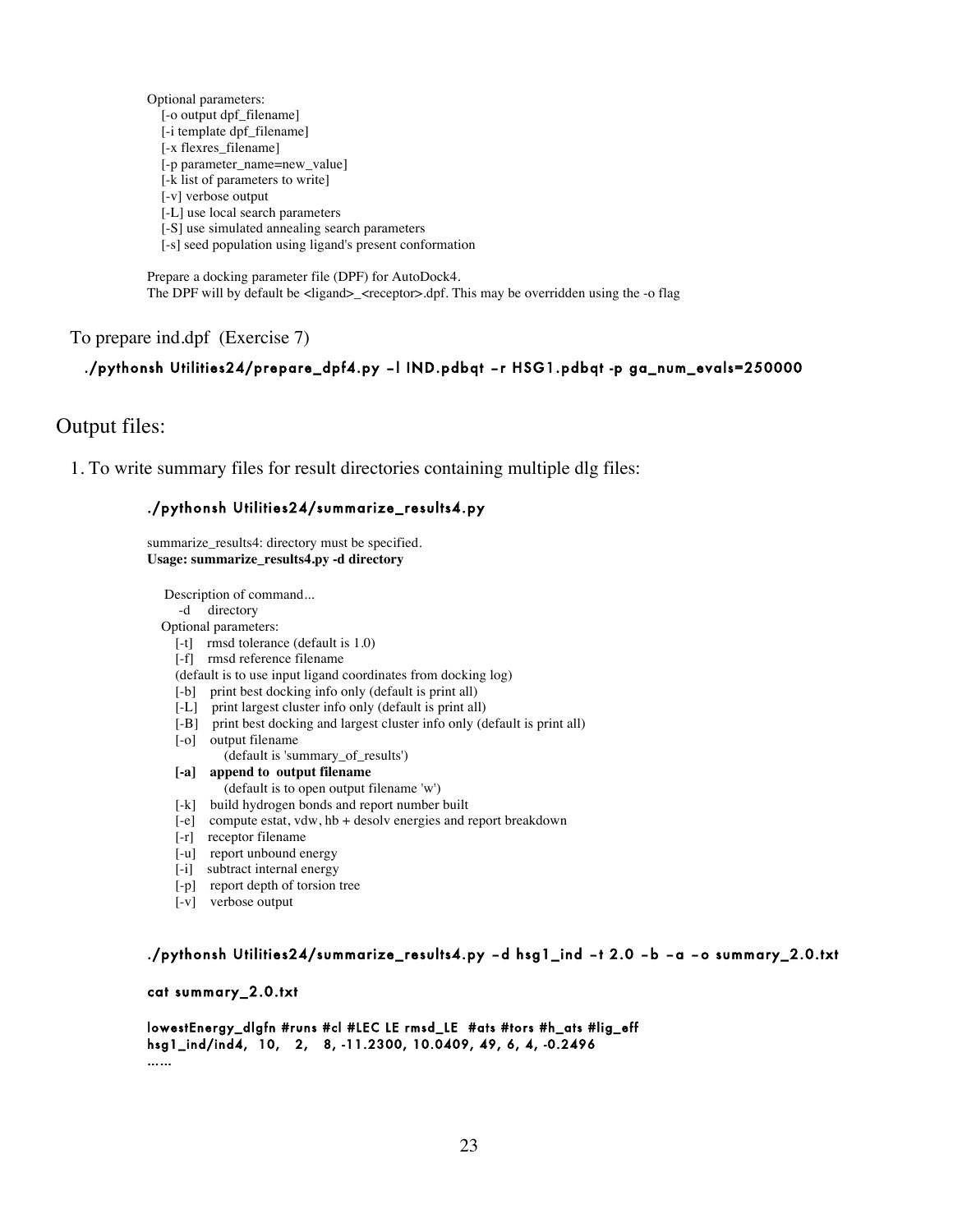2. To write VSResult files (pdbqt+) for directories containing multiple dlg files:

### ./pythonsh Utilities24/process\_VSResults.py

process\_VSResults: directory must be specified. **Usage: process\_VSResults.py -d directory**

Description of command...

-d directory

Optional parameters:

- [-t] rmsd tolerance (default is 2.0)
- [-f] rmsd reference filename
- (default is to use input ligand coordinates from a docking log)
- [-r] receptor filename (default is set from gridmap names)
- [-B] create best docking pdbqt only (default is create both best energy and largest cluster )
- [-L] create largest cluster docking pdbqt only (default is create both best energy and largest cluster )
- [-l] stem for largest cluster docking pdbqt file (default is 'ligandname\_lc')
- [-x] maximum number of clusters to report (default is 10, use '-1' for all)
- [-D] include interactions in output pdbqt file
- [-n] do not build hydrogen bonds (default is to build hydrogen bonds + report)
- [-c] do not detect atoms in close contact (default is to detect + report)
- [-p] include detection of pi-pi interactions in close contact (default is not to detect pi-pi and pi-cation)
- [-v] verbose output

### ./pythonsh Utilities24/process\_VSResults.py –d ZINC02026663\_xJ1\_xtal –r ZINC02026663\_xJ1\_xtal /xJ1\_xtal.pdbqt –x -1 –D –p

To view the content of the resulting pdbqt+ file

### cat ZINC02026663\_vs.pdbqt

(Note: lines omitted here for brevity): REMARK VirtualScreeningResult Mon Jul 19 11:41:15 2010 USER AD> lig\_hb\_atoms : 3 USER AD> xJ1\_xtal:B:ARG57:NE,HE~ZINC02026663\_vs:d:<0>:O3 USER AD> xJ1\_xtal:B:ARG57:NH1,HH11~ZINC02026663\_vs:d:<0>:O2 USER AD> xJ1\_xtal:B:LYS55:NZ,HZ3~ZINC02026663\_vs:d:<0>:O4 USER AD> macro\_close\_ats: 18 USER AD> xJ1\_xtal:B:VAL77:O USER AD> xJ1\_xtal:B:VAL56:C USER AD> xJ1\_xtal:B:GLY78:CA ….. USER AD> lig\_close\_ats: 16 USER AD> ZINC02026663\_vs:d:<0>:C7,C15,N4,O4,O3,C5,N3,C3,C6,C14,C12,C13,O1,C4,C11,O2 USER AD> pi\_cation: 1 USER AD> xJ1\_xtal:B:LYS55:NZ~~ZINC02026663\_vs:d:<0>:C7,C4,C5,C8,C3,C6 USER AD> binding 2.00 129 runs 31 clusters USER AD> ligand efficiency -0.3112 USER AD> rmsd, LE, clu\_size, clu\_e\_range, dlgfilename, run#, b\_curCRDs, b\_LE, b\_LC USER AD> 0.000,-7.470,39,0.60,faah8621\_ZINC02026663\_xJ1\_xtal\_00.dlg,30,1,1,1 USER AD> 16.810,-7.330,3,0.03,faah8621\_ZINC02026663\_xJ1\_xtal\_02.dlg,38,0,0,0 ….. REMARK 3 active torsions: REMARK status: ('A' for Active; 'I' for Inactive) REMARK 1 A between atoms: C5\_6 and N4\_22 REMARK 2 A between atoms: N2\_12 and C10\_13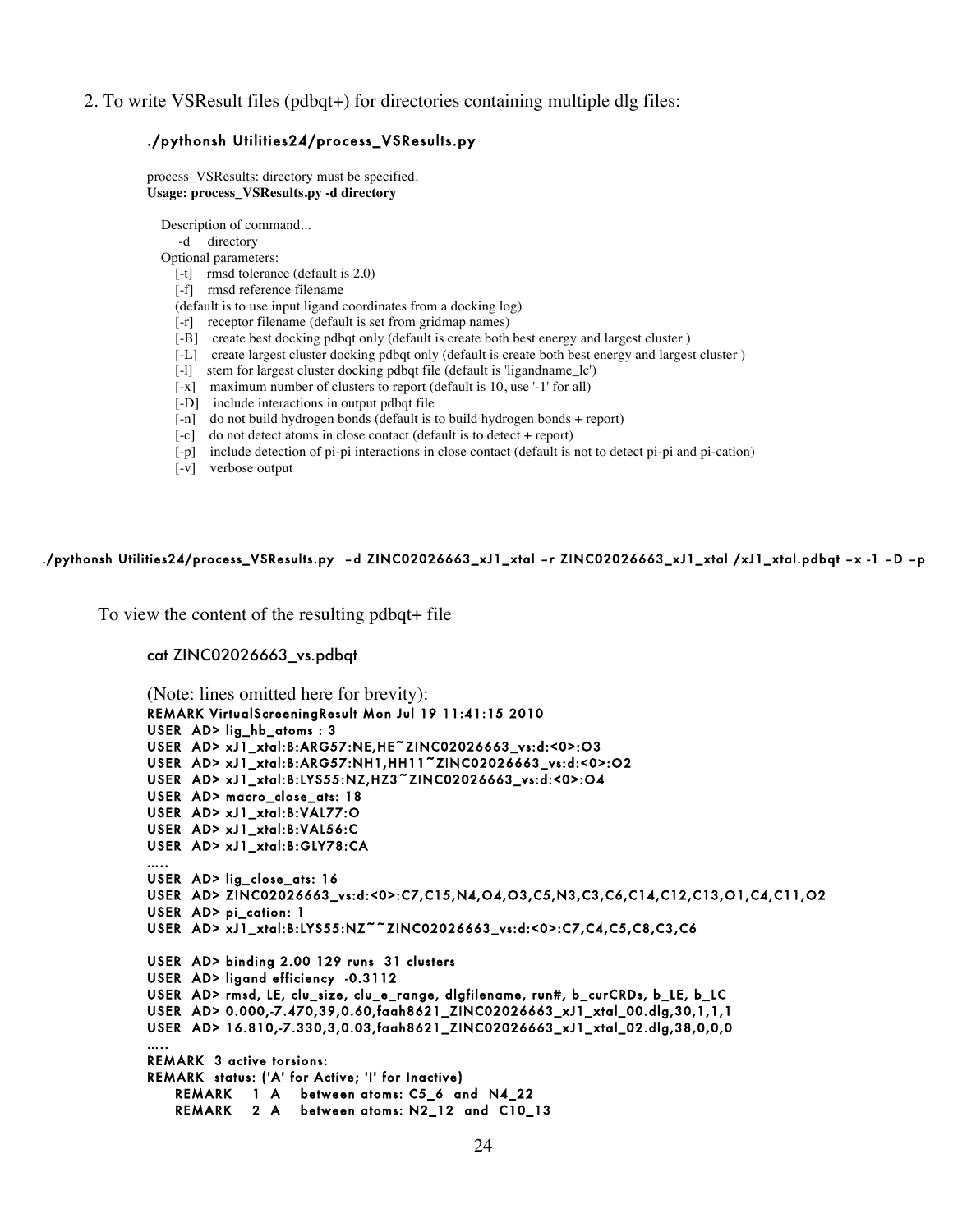REMARK 3 A between atoms: C15\_18 and N3\_19 ROOT ATOM 1 C1 <0> d 15.212 12.586 -2.152 0.00 0.00 0.092 C ATOM 2 C2 <0> d 15.052 12.346 -3.631 0.00 0.00 0.110 A …..

These scripts can be used in foreach loops to process multiple files. Here are two examples.

1. To format many ligands: in the directory containing many ligand pdb files:

```
foreach f (`ls *pdb`) 
./pythonsh Utilities24/prepare_ligand4.py –l $f 
echo $f 
end
```
 2. To summarize dockings of many different ligands to the same target: in the directory containing the directories of results:

```
foreach f (`ls`) 
pythonsh Utilities24/summarize_results4.py –d $f –t 2.0 –b –a –o summary_2.0.txt 
echo $f 
end
```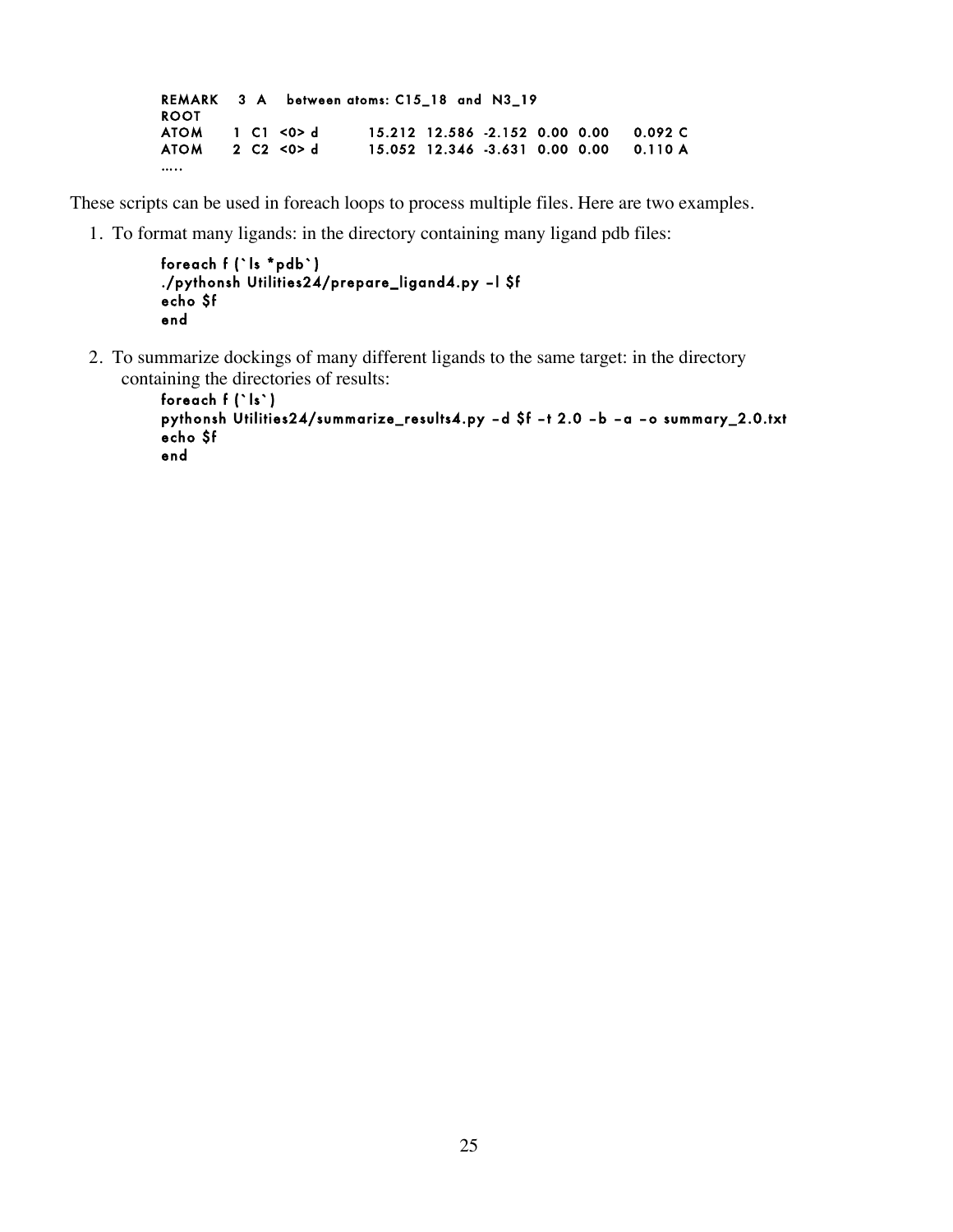# *Files for Exercises:*

## **Input Files:**

**hsg1.pdb ind.pdb config.txt** 

### **Results Files**

```
 Ligand
```
**ind.pdbqt (6 torsions moving fewest atoms)** 

### *Macromolecule*

**hsg1.pdbqt** 

```
 or
```
**hsg1\_flex.pdbqt** 

**hsg1\_rigid.pdbqt** 

# *AutoGrid*

```
hsg1.gpf 
hsg1.glg 
hsg1.*.map 
hsg1.maps.fld,hsg1.maps.xyz
```
# *AutoDock*

**hsg1.dpf ind.dlg** 

# **Useful Scripts in AutoDockTools/Utilities24**

```
prepare_ligand4.py 
prepare_receptor4.py 
prepare_flexreceptor4.py 
prepare_gpf4.py 
prepare_dpf4.py 
summarize_results4.py
```
## **Customization Options for ADT**

**adt\_automergeNPHS: default is 1 adt\_autoCtoA: default is 1 adt\_editHISprotonation: default is 'No Change' autotors\_userProteinAromaticList**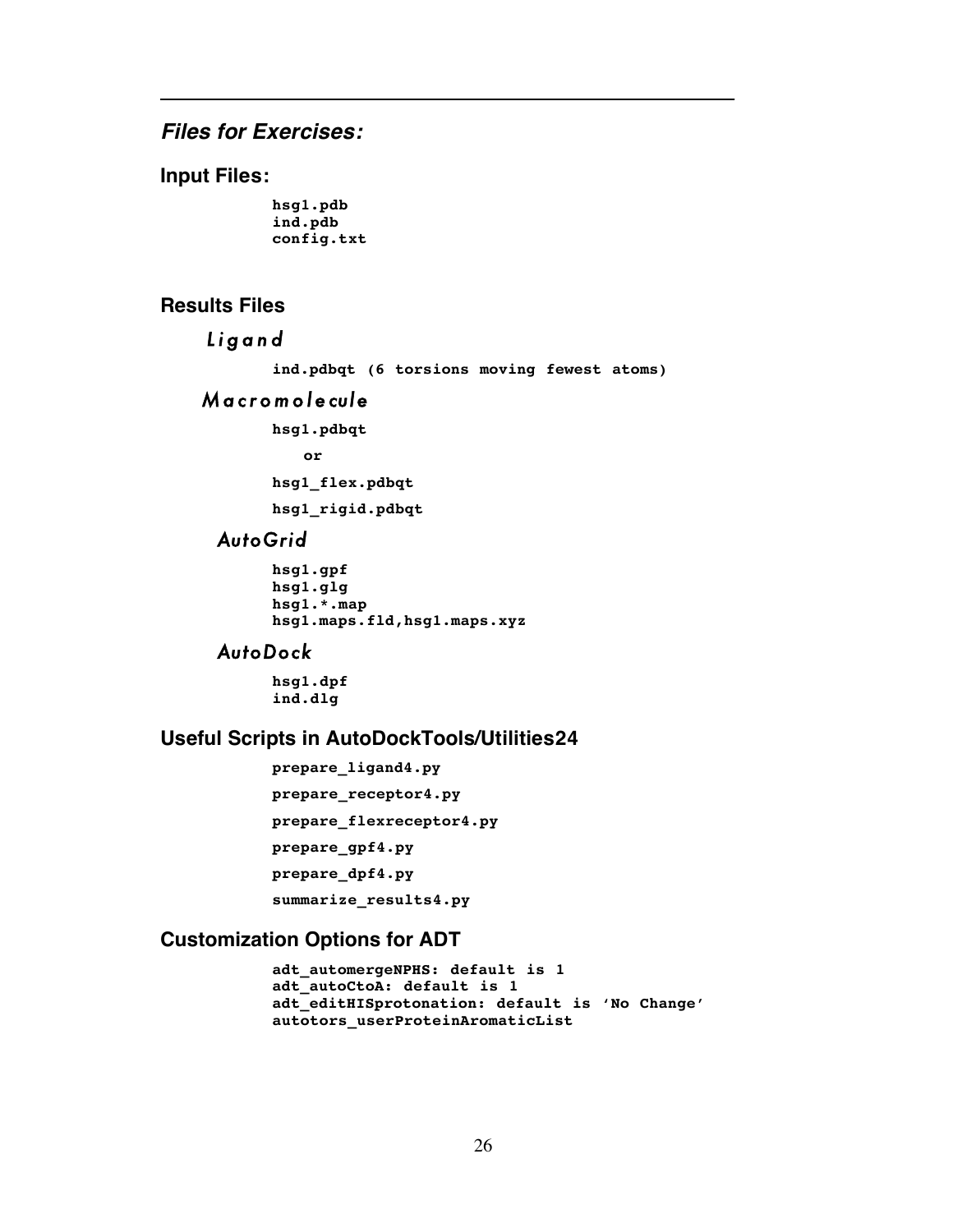*Appendix 1: Dashboard Widget*



The **Tree Widget** on the left lists all molecules currently loaded in PMV. Click on the arrows  $\triangleright$  to navigate between molecules  $\triangleright$ , chains **the chains**  $\mathcal{L}$  residues **a** and atoms **.** Clicking on a **shape** in one of the columns in the right section executes the PMV command corresponding to the label at the top of the column on the group of nodes corresponding to the row. There 16 different commands that can be executed this way - gray rectangle (Show/Hide), select/unselect (**Sel**.), display lines (**Lines**), display CPK (**CPK**), display sticks and balls (**S&B**), display secondary structure (**Rib.**), display molecular surface (**MS**), display labels (**Lab**.), color by atom type (**Atom**), color by molecule (**Mol**), color by chain (**Chain**), color by residue according Rasmol (**RAS**), color by residue according Shapely (**SHA**), color according to David Goodsell colors (**DG**), color by secondary structure element type (**Sec.Str**.) and color by instance (**Inst**).

To help users see the connection between molecular fragments and PMV commands, a crosshair is drawn when cursor is inside the Dashboard widget.

Right-clicking on a shape displays an input parameter panel for the command and allows the user to customize specific input parameters for the command.

**Select** entry + **Command** Buttons →

### **Tree Widget**

**Note**: Clicking on a s**h**ape rectangle, circle, square or diamond under a command causes the command linked to the shape to be applied to each node in the corresponding row. If the shape is off (colored white), the command will be applied to nodes and the shape will be colored red. If the shape is on (colored red), clicking on the command button will undo the command and the shape will be colored white. Circles are used for **display** commands, squares for **label** commands and diamonds for **color** commands. Coloring can be replaced by a different coloring scheme but cannot be undone. The gray rectangle is used for **show/hide** and the white rectangle for **select**.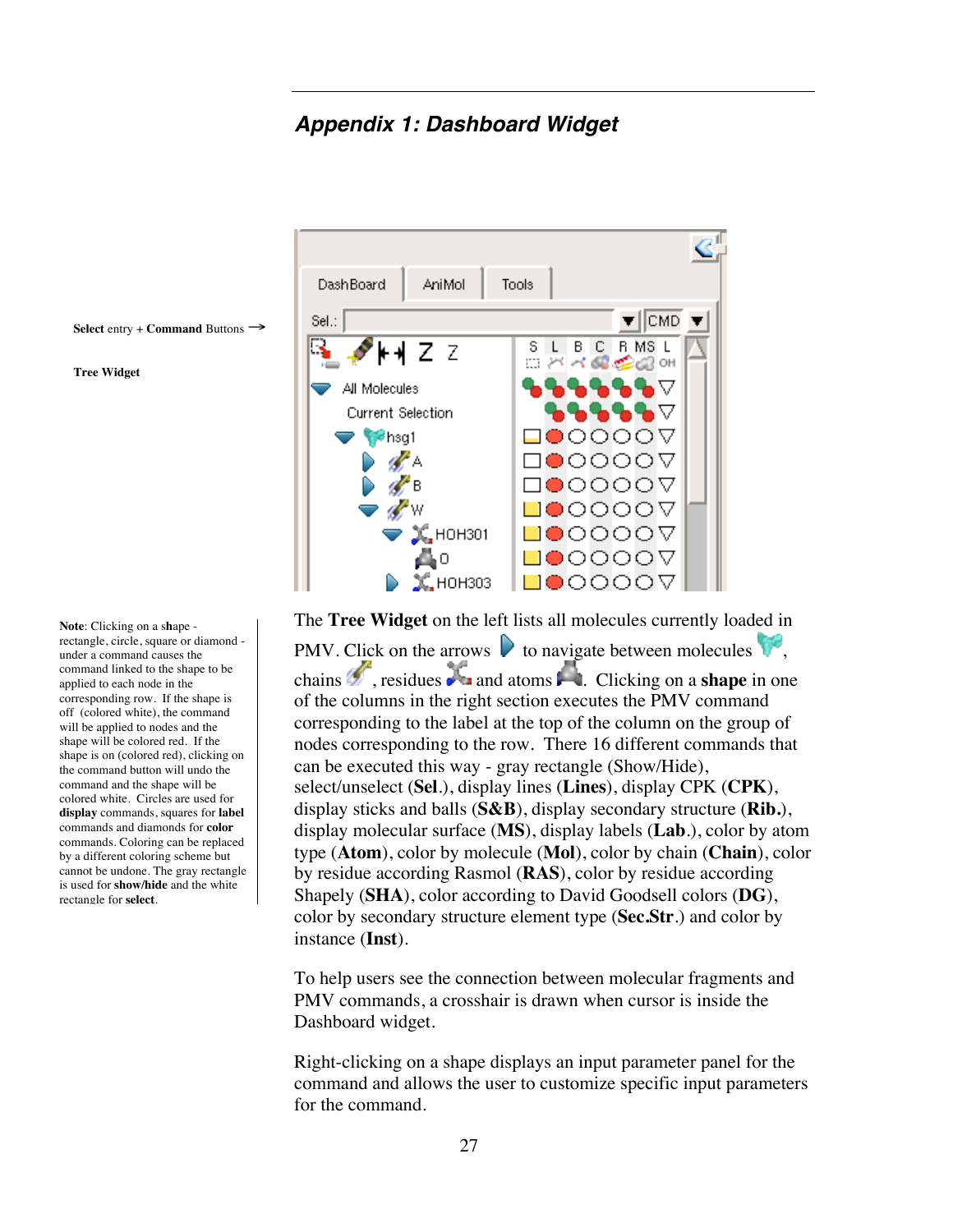**Note**: A **selection in the Tree** is used to build a group of nodes to be the target for commands linked to shapes. It is not the same as the current selection in the Viewer. It can be selected using the appropriate rectangles….

The **Sel:** entry in the top left corner of the Dashboard can be used to select entries in the Tree using a Pmv compound selector. Nodes matching the specified string will be selected. Selected nodes are outlined with a yellow selection box. When a shape is clicked for a selected node, the corresponding command is applied to all currently selected nodes. Hovering over this entry shows samples of the required syntax.

Right-click on **S L B C R MS L CL** to access a menu which allows you to specify what the display commands will display: backbone atoms only (**BB**), the side chain atoms only (**SC**), the sidechain atoms and **CA** atoms (**SC+CA**) or the full molecular fragment (**ALL**). This can be overridden for each column (**CMD**).

Click on any colored oval to **Show/Hide** a specific geometry of a molecule. Notice that the molecule in the viewer disappears. Click on the same oval again to redisplay it. Click on the rectangle under the **Sel** level to select or deselect the molecule. Experiment by clicking on each of the other buttons. These are short cuts to a basic set of commands for displaying and coloring various molecular representations.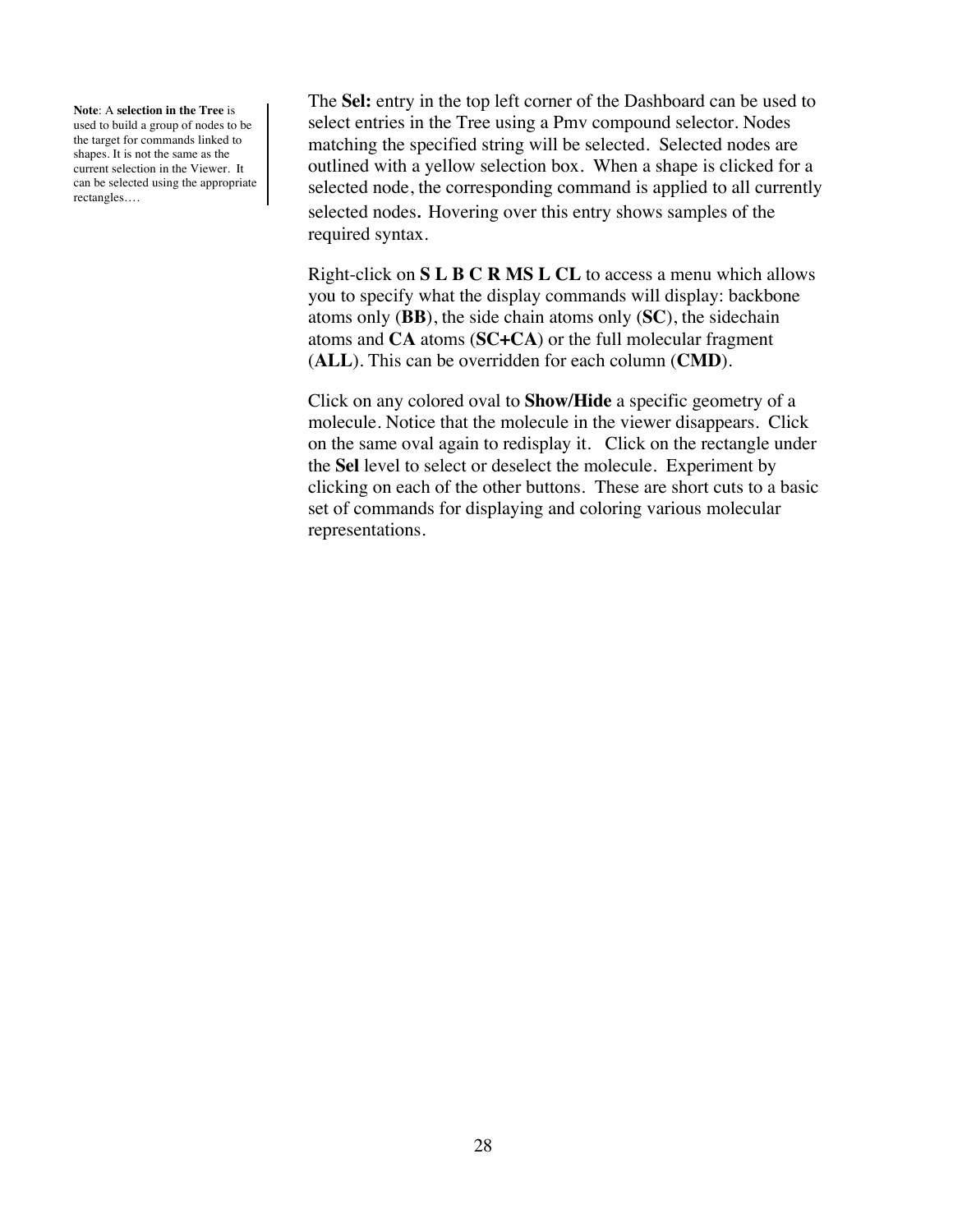# *Appendix 2: Conformation Player*



**Note**: the **input** conformation of the ligand is always inserted at the start of the list of conformations + is always conformation 0.

- **Type-in entry** at center random access to any conformation by its id. Valid ids depend on which menubutton was last used to start the player.
- Click on **black arrow** buttons next to entry to change to next or previous conformation in current list.
- White arrow buttons start play according to current play mode parameters (see below). Clicking on an active white arrow button stops play. [While a play button is active, its icon is changed to double vertical bars.]
- **Double black arrow** buttons start play as fast as possible in the specified direction.
- **Double black arrow plus line** buttons advance to beginning or end of conformation list.
- **Ampersand** button opens the **Set Play Options** widget (see next).
- **Quatrefoil** button closes the player.

**Set Play Options** Show Info Build H-bonds Color by atom  $\vert \mathbf{v} \vert$ Show Conf List Make clust RMS ref Choose mol for RMS ref Play Mode Play Parameters **Build Current** Build All Write Current Write All Close

Next, a tour of the **Set Play Options** widget and its buttons:

**Show Info** opens and closes a separate panel **Conformation # Info** that displays additional information about current conformation (see following).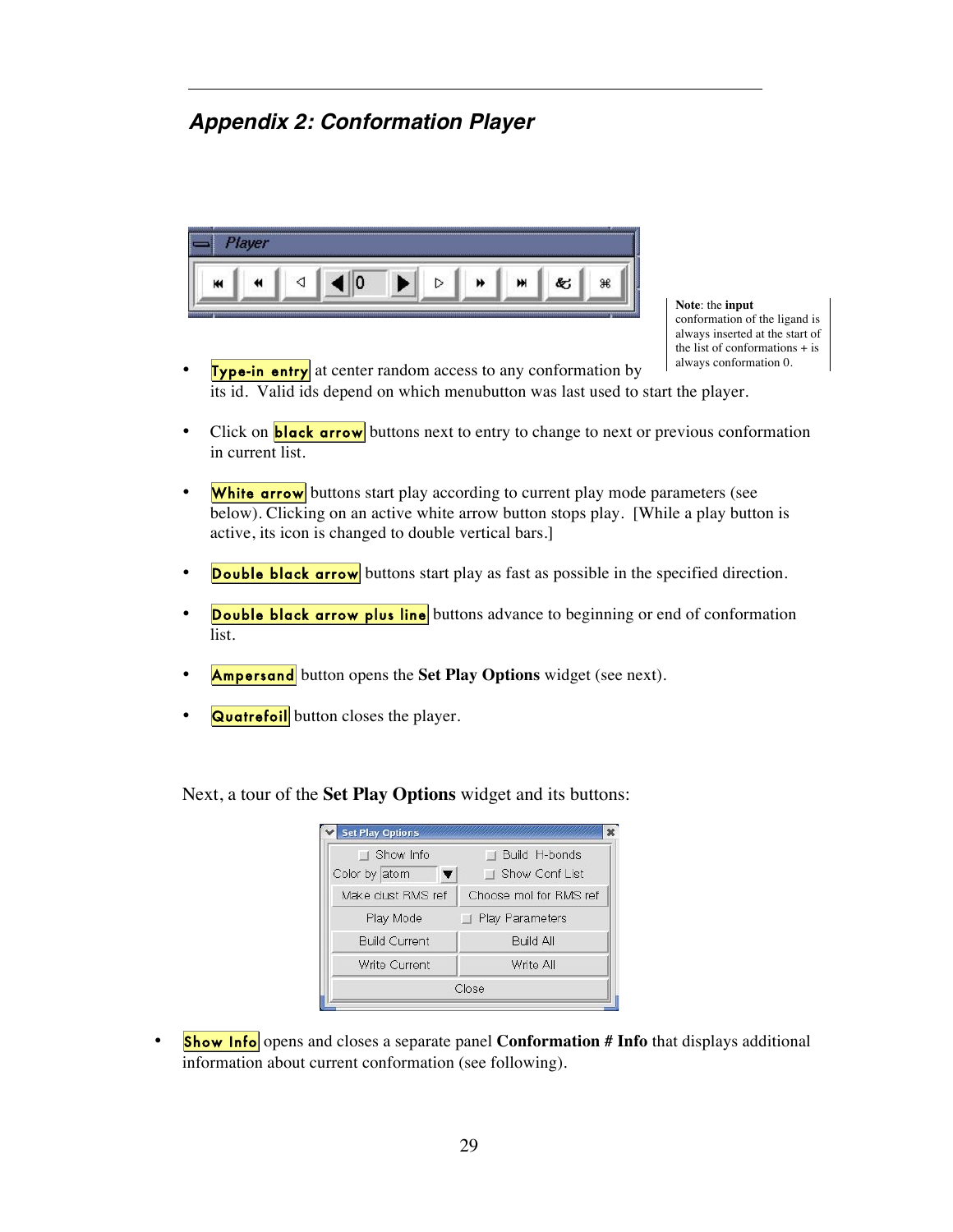- **Build H-bonds** turns on and off building and displaying hydrogen bonds between the macromolecule and the ligand in its current conformation. Note: building hydrogen bonds requires that the receptor molecule be present in the viewer and that you have either chosen it using: <mark>Analyze</mark>→Macromolecule→Choose or read it in specifically using Analyze → Macromolecule → Open...
- Color by allows you to choose how to color the ligand from a list of available coloring schemes.
- **Show Conf List** opens and closes a separate **Choose Conformations** widget showing current idlist (see below).
- Make clust RMS ref sets the reference coordinates for RMS to those of the current conformation. [This RMS value is shown in Info panel as clRMS]
- Choose mol for RMS ref lets you select a different molecule from list of those in Viewer to use as reference for a new RMS computation.
- **Play Mode** opens a separate **Play Mode** widget (see next).
- **Play Parameters** exposes controls for setting parameters governing how the conformations are played:

**Note**: To set the value of a thumbwheel click on it with the left mouse button and hold the mouse button down while you drag the mouse to the right to increase the value or to the left to decrease the value. Alternatively, you can right-click on a thumbwheel to open a separate widget which lets you type in a new value.

| <b>Set Play Options</b> |                                                                                                          |
|-------------------------|----------------------------------------------------------------------------------------------------------|
| □ Show Info             | Build H-bonds<br>$\blacksquare$                                                                          |
| Color by atom<br>▼      | <b>1 Show Conf List</b>                                                                                  |
| Make clust RMS ref      | Choose mol for RMS ref                                                                                   |
| Play Mode               | <b>Play Parameters</b>                                                                                   |
| frame rate:             | $\blacksquare$ 15.00 $\blacksquare$                                                                      |
| start frame:            | $\blacksquare$ $\blacksquare$ $\blacksquare$ $\blacksquare$ $\blacksquare$ $\blacksquare$ $\blacksquare$ |
| end frame:              | IIIIIZIDI                                                                                                |
| step size:              | $\blacksquare$                                                                                           |
| <b>Build Current</b>    | <b>Build All</b>                                                                                         |
| Write Current           | Write All                                                                                                |
|                         | Close                                                                                                    |

Four **thumbwheel** widgets are used to set **Play Parameters**.

- frame rate: set the relative speed of the player [absolute rate is cpu dependent]
- **start frame:** index into current conformation list. **Note** the input conformation is always inserted at index 0 in sequence list.
- end frame: index into current conformation list.
- **step size:** determines next conformation in list. For example, step size 1 plays every available conformation whereas step size 2 every other…

Clicking on **Play Parameters** hides the thumbwheels.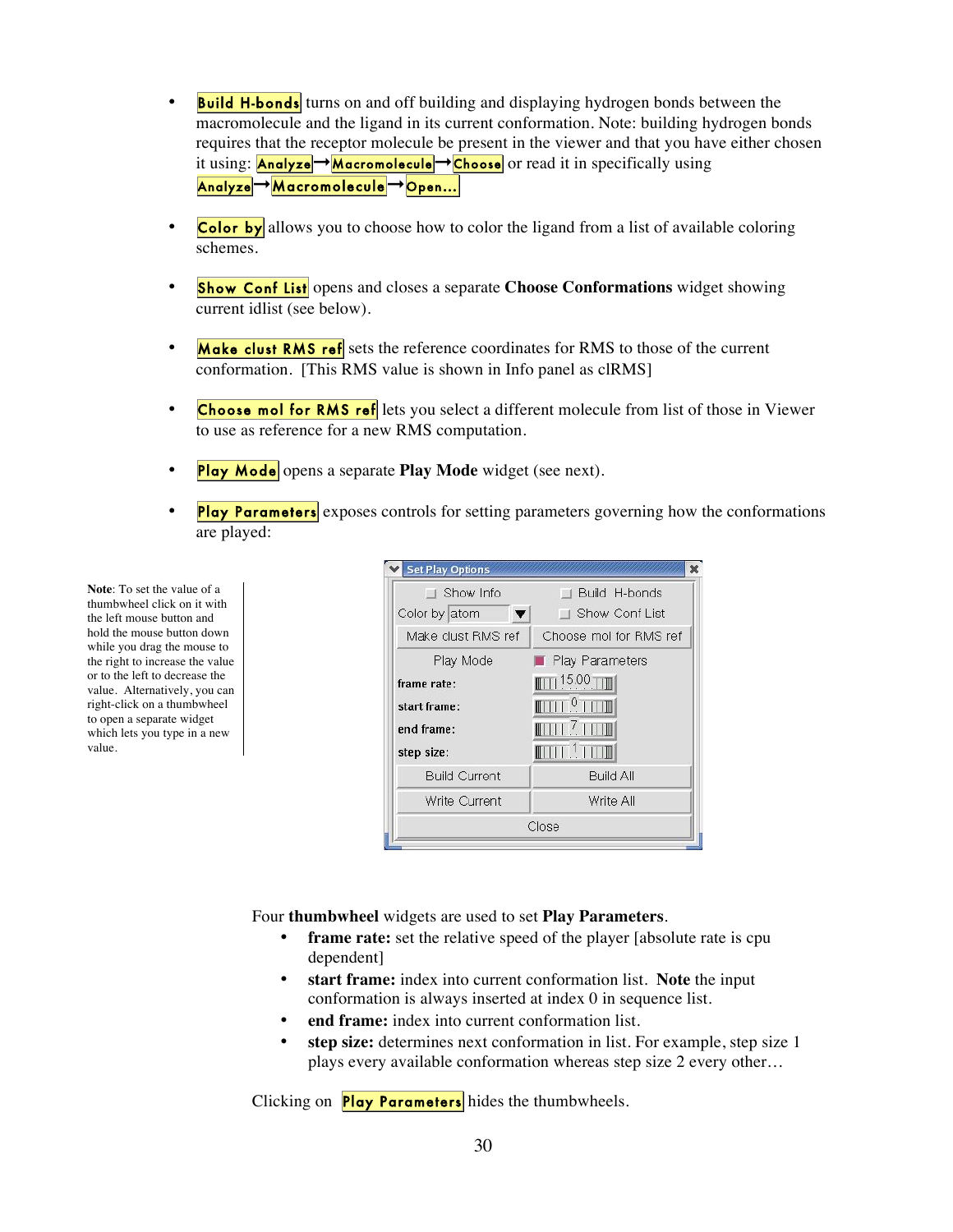- Build Current adds a new molecule to the viewer with current conformation's coordinates providing that a molecule hasn't already been built with this conformation's id.
- **Build All** builds a new molecule for each conformation in the current sequence of conformations bound to the player.
- Write Current lets you choose a filename for writing a formatted file using the current coordinates.
- Write All writes a formatted file for each set of coordinates in the current sequence. This uses default filenames based on the id of each Conformation.
- **Close** button closes Set Play Options widget.

Next, the **Play Mode** widget and its buttons:



These 4 radiobuttons are used to set the current play mode. [Note that at any time, the current **endFrame** and the current **startFrame** depend on the direction of play.]

- **once and stop** plays from the current conformation in the current direction up to and including the endFrame.
- **continuously in 1 direction** plays in the current direction up to and including the endFrame and then restarts with startFrame, again and again....
- once in 2 directions plays from the current conformation in the current direction up to and including the endFrame and then plays back to startFrame and stops.
- continuously in 2 directions plays from current conformation in current direction up to endFrame then back to the beginning then back to the end, again and again....

The Choose Conformation widget:

•